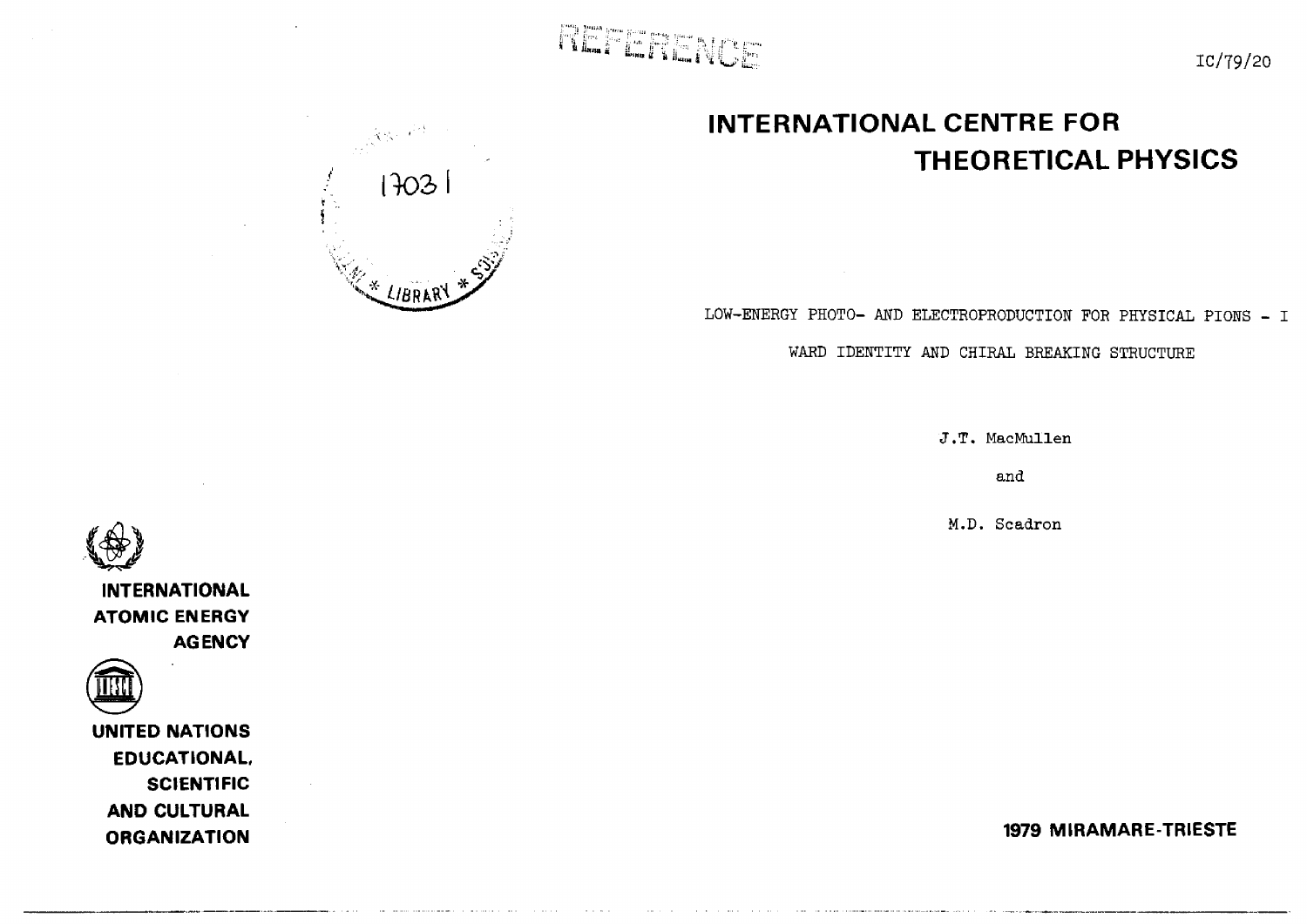л.  $\mathbf{A}$ 

 $\Lambda$ 

 $\frac{3}{4}$ 

 $\epsilon_{\rm r}$ 

 $\tilde{\pmb{a}}$  .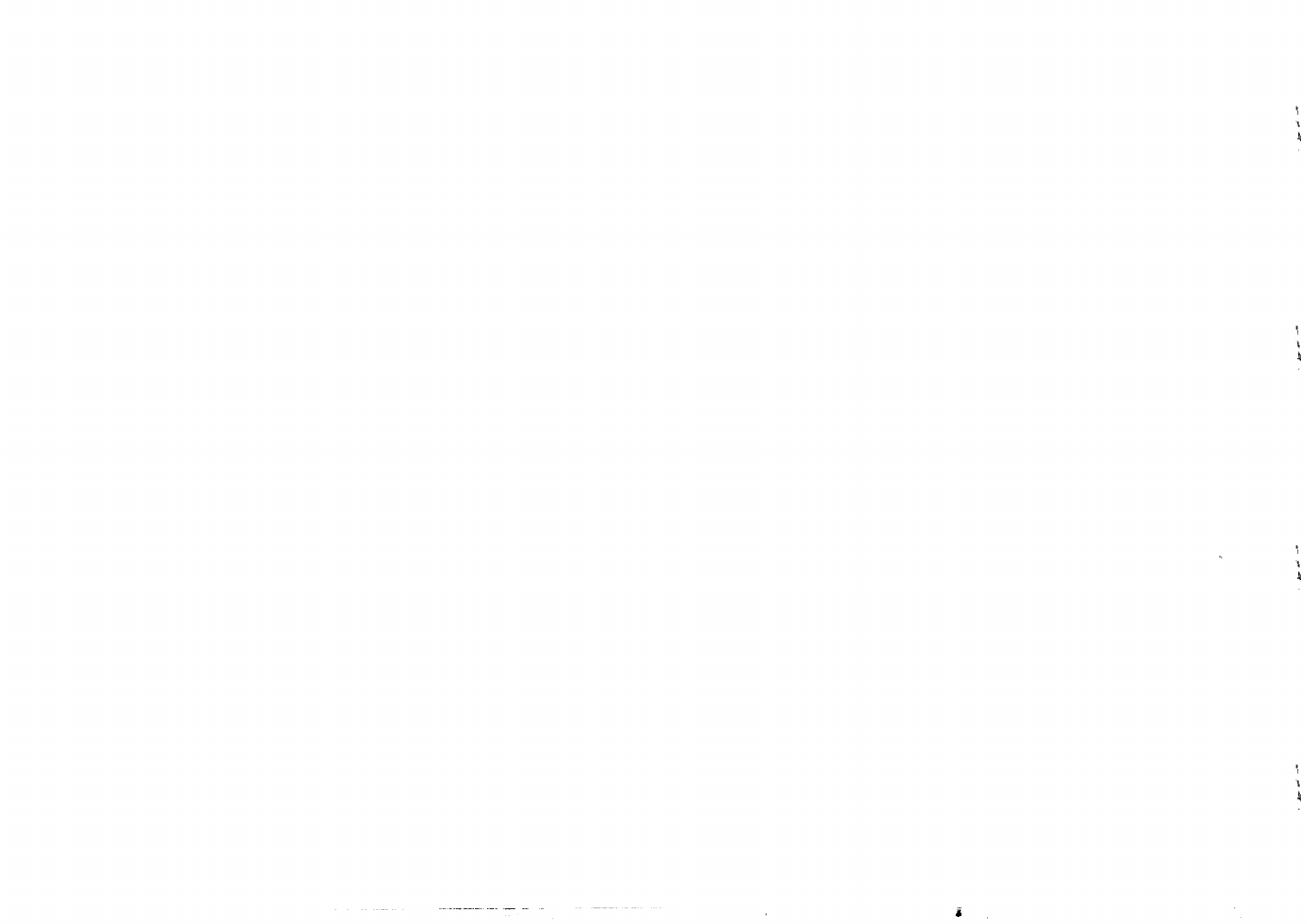**International Atomic Energy Agency and United Nations Eiucatior.al Scientific and Cultural Organization**

#### **HITSRSATIONAL CENTRE FOR THEORETICAL PHYSICS**

LOW ENERGY PHOTO- AND ELECTROPRODUCTION FOR PHYSICAL PIONS - I: WARD IDENTITY AND CHIRAL BREAKING STRUCTURE \*

J.T. MacVuilen Physics Department, University of Arizona, Tucson, AZ 85721, USA,

and

M.D. Scadron International Centre far Theoretical Physics-, Trieste, Italy.

#### ABSTRACT

The Ward identities of current algebra are combined with gauge invariance constraints, cr.-ahell PCAC and the BJorken limit to obtain the lov-energy expressions of the pion photo- and electroproduction invariant amplitudes for physical pions.

> YIRAXARE - TRIESTE February I9T9

Submitted for rublication.

Supported in part by the US National Seience Foundation. Permanent address: Physics Department, University of Arizona, Tucson, AZ 55721, VSA.

 $\sim 100$  km s  $^{-1}$ 

**XC/T9/20 A. Introduction**

Owing to the recent success of the experimental,<sup>(1)</sup> phenomenological<sup>(2)</sup> and theoretical<sup>(3)</sup> low-energy #N scattering program, it is of interest to **extend the low-energy pion photo- and elsctroproduction program in a similar manner. To this end we apply the Ward identities of current algebra to the Compton-like process**  $\gamma_{\mathbf{u}} + \mathbf{N} + \mathbf{A}_{\mathbf{u}} + \mathbf{N}$ **, where**  $\gamma_{\mathbf{u}}$  **is a vector** photon while A<sub>11</sub> is an axial-vector, isovector. Then employing PCAC while **simultaneously exploiting the gauge condition on the off-shell electroproductfon amplitude,we are able to derive expressions for all the** low-energy but on-mass-shell amplitudes. In a later work<sup>(4)</sup> (referred to **as II), we shall examine the phenomenological implications of this analysis, including an estimate of the chiral breaking, non-strange quark mass m.**

**In order that the main results of this analysis do not get buried In** the morass of algebra that follows, we list the final form for the 18 **Fubini-Nambu-Wataghin\* 'electroproduction amplitudes:**

$$
A_1^{(+,o)}(v,t,k^2) = -\frac{kq\sigma F_1^{v,s}(k^2)}{s_m u_m} - \frac{g_A(\mu^2)F_2^{v,s}(k^2)}{4m f_m}
$$
 (1.a)

$$
-\frac{\Sigma_1^{(+,0)}(t)}{f_{\pi}^{m}v}+B_1^{(+,0)}(v,t,k^2),
$$

$$
A_{2}^{(+,0)}(v,t,k^{2}) = -\frac{gF_{1}^{v,s}(k^{2})}{s_{m}^{v}m} - \frac{\sum_{\substack{2 \\ m \text{ odd}}}^{(+,0)}(t)}{f_{m}^{2}} + \frac{g^{(+,0)}(v,t,k^{2})}{s_{2}} \quad , \quad (1.b)
$$

$$
\hat{h}_3^{(+,0)}(\nu,t,k^2) = -\frac{\nu g F_2^{\nu,s}(k^2)}{\mathrm{ms}_m u_m} - \frac{\Sigma_3^{(+,0)}(t)}{f_m^{\frac{2}{m}}v} + B_3^{(+,0)}(\nu,t,k^2), (1,c)
$$

**-2-**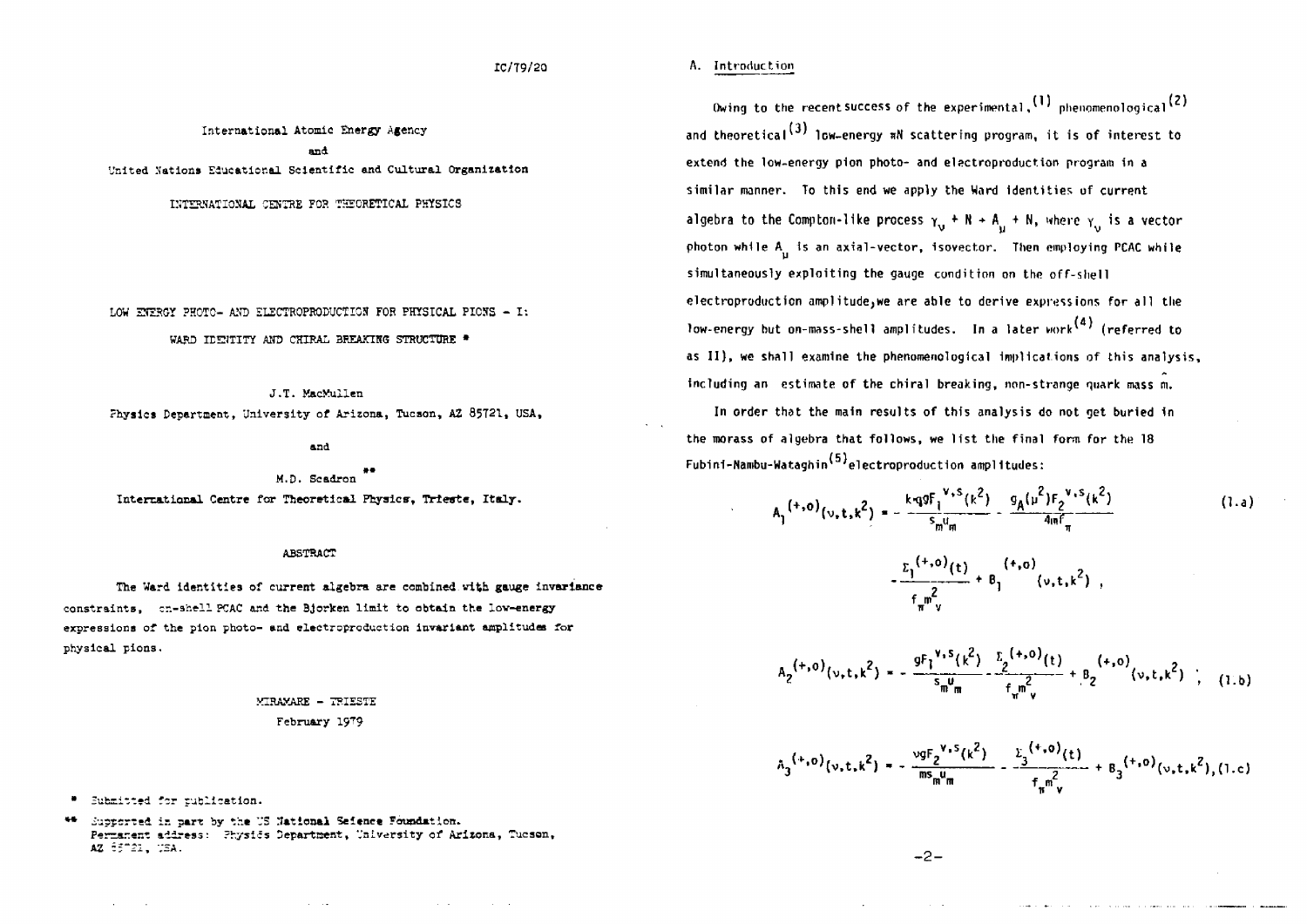$$
A_{4}^{(+,o)}(\nu,t,k^{2}) = \frac{k \cdot \eta g F_{2}^{\nu,s}(k^{2})}{2m s_{m}^{u}m} - \frac{\epsilon_{4}^{(+,o)}(t)}{f_{m}^{m}q} + B_{4}^{(+,o)}(\nu,t,k^{2})
$$
 (1. d)

$$
A_{S}^{(+,0)}(v,t,k^{2}) = -\frac{\sum_{s=1}^{(+,0)}(t)}{f_{W}^{m}v} + B_{S}^{(+,0)}(v,t,k^{2})
$$
 (1.e)

$$
A_6^{(+,0)}(\nu,t,k^2) = -\frac{\sum_{6}^{(+,0)}(t)}{f_m^2 \nu} + B_6^{(+,0)}(\nu,t,k^2) \quad . \tag{1.5}
$$

$$
A_1^{(-)}(\nu, t, k^2) = \frac{2\nu g F_1^{\nu}(k^2)}{s_m u_m} + B_1^{(-)}(\nu, t, k^2) .
$$
 (1.9)

$$
A_{2}^{(-)}(\nu, t, k^{2}) = \frac{2\nu g F_{1}^{\nu}(k^{2})}{k+g S_{\mu}^{\nu} g} + B_{2}^{(-)}(\nu, t, k^{2})
$$
 (1.h)

$$
A_{3}^{(-)}(\nu, t, k^{2}) = \frac{k \pi g E_{2}^{\nu}(k^{2})}{2m S_{m}^{U}m} + \frac{F_{1}^{\nu}(k^{2})G(t)}{f_{\pi}} + B_{3}^{(-)}(\nu, t, k^{2})
$$
 (1-1)

$$
A_{4}^{(-)}(\nu, t, k^{2}) = -\frac{\nu g F_{2}^{\nu}(k^{2})}{\text{res}_{m}^{u} u_{m}} + B_{4}^{(-)}(\nu, t, k^{2})
$$
 (1.3)

$$
A_{5}^{(-)}(\nu,t,k^{2}) = \frac{gF_{1}^{\nu}(k^{2})}{k-q(t-\mu^{2})} - \frac{2gH_{k}^{2}}{(t-\mu^{2})} - \frac{(2mG(t) + \mu^{2} \bar{H}(t))}{f_{\pi}}f_{\nu}(k^{2})
$$
(1,k)

$$
+ B_5^{(-)}(\nu, t, k^2) .
$$
  

$$
A_6^{(-)}(\nu, t, k^2) = \frac{F_1^{\nu}(k^2)G(t) - g_A(t)\mathcal{J}_\nu(k^2)}{2f_\pi} + B_6^{(-)}(\nu, t, k^2) ,
$$
 (1.1)

**CO** 

with g the  $n^0$ pp coupling constant, m the nucleon and m<sub>u</sub> the vector meson **K**  $\mathbf{R}$  **F**  $\mathbf{R}$   $\mathbf{S}$  93 MeV and invariants s<sub>m</sub>, u<sub>m</sub>, v, k-q, t and k<sup>2</sup> defined in Sec. 8. **The unfamiliar form factors G(t), H(t) and ^Rk <sup>2</sup> },^^ <sup>2</sup> )^^ <sup>2</sup> ) are defined in Sec. 0. The chiral breaking "Z terms" are given approximately fn (1) and are explained in detail in Sec. E. Lastly, the background terms B.**  $(*,0,-)$   $(v,t,k^2)$  are resonance dominated axial-vector amplitudes. **All the terms in (1) will be derived in this work except the B.. The latter are somewhat model-dependent (as similar terms are in nN scattering) |nd will be considered in II .**

**With the advent of new low-energy photo- and electroproduction data, U is hoped that (1) will prove useful in the near future. An analytic** sub-threshold expansion analogous to the one recently developed for  $\pi N$ **scattering<sup>(2)</sup> would be extremely illuminating in this regard. At the present time the state of the art combines experimental multipole amplitudes with the Fubini-Furlan on-shell expansion In the Breit frame.<sup>1</sup> ' To be sure, the latter approach based on charge commutators and extrapolations of the dynamical Low equation 1s extremely revealing, but one would still like to explore the analytic Ward identity photoproduction analog of the wN analysis. Furthermore, it is expected that (1) will generate new lowtnergy predictions. We shall contrast (1) with the Breit frame scheme in**  $_{II.}^{(4)}$ 

**We divide the present analysis into four parts. The kinematics of photoand electroproduction and the nucleon pole terns, M , are worked out in Sec. B. In Sec. C the soft pion Unit 1s rederived and the non-gauge invariant nature of this off-shell result Is stressed. Then in Sec. D the current algebra Ward identities are used to obtain the on-sheil amplitudes {!). consistent with the off-she11 gauge condition and the soft limit of Sec. C. To accomplish this, we compare the amplitudes**  $q^{\mu}M_{\mu\nu}$  **with**  $q^{\mu}M_{\mu\nu}$  **and**  $M_{\mu\nu}k^{\nu}$  **with**  $M_{\mu\nu}^{N}k^{\nu}$ **,** 

 $-3 -4-$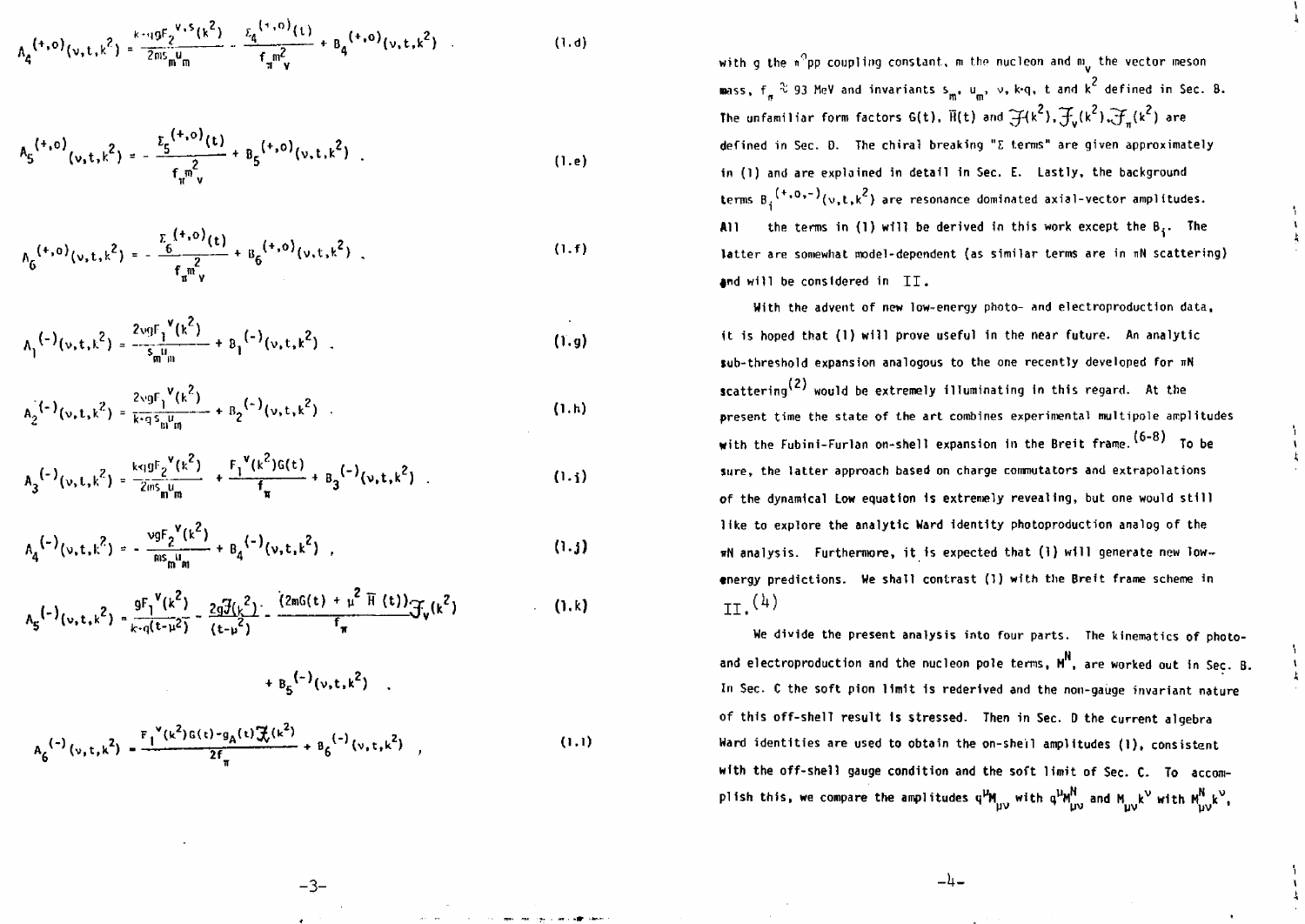taking into account the inherent pole structure of the axial-vector amplitude  $M_{\text{max}}$ . Finally in Sec. E the gauge invariant chiral SU<sub>2</sub> x SU<sub>2</sub> breaking I terms are found by invoking the Bjorken **limit** for the electroproduction (and not the photoproduction) amplitude. The infinite momentum frame and SU<sub>6</sub> symmetry are then used to relate these E terms to the nonstrange current quark mass  $\hat{m}$  as given by  $(78)$  and  $(81)$ .

-5-

**Contractor** 

# B. Notation and kinematics

The general electroproduction of Isotopic pions is symbolically  $1_{\ell-1}$  ,  $1_{\ell-1}$ ,  $1_{\ell+1}$ ,  $1_{\ell+2}$ ,  $1_{\ell-3}$ ,  $1_{\ell-2}$ ,  $1_{\ell-3}$ ,  $1_{\ell-4}$ ,  $1_{\ell-5}$ represented by  $y^h(x)$  +  $y^h(x)$  and  $y^h(x)$  with an  $\frac{1}{2}$  with an  $\frac{1}{2}$ 

$$
(5-1)fi = i(2\pi)4 \delta(p'+q-p-k) e \pi^{\dagger}(q) T_{\nu}^{\dagger} \epsilon^{\nu}(\vec{k})
$$
 (2)

$$
T_{\nu}^{\ 1} = -i \int d^{4}x e^{i\mathbf{q} \cdot \mathbf{x}} (\Box + \mu^{2}) \langle N(\vec{p})| T(\phi_{\pi}^{\ 1}(x), V_{\nu}^{\ \gamma}(0))| R(\vec{p}) \rangle , \qquad (3. a)
$$

$$
= \overline{N}(\vec{p}^{\prime})M_{\nu}^{\dagger}N(\vec{p}). \qquad (3.b)
$$

Strictly speaking,  $\mathbb{T}_{\text{U}}$  does not represent the correct electroproduction amplitude off the pion mass shell (see e.g. ref. 9), but it will suffice for our analysis since we are only interested in the on-shell result (1). Given (3), we note that  $M_{\text{V}}$  must satisfy the following off-shell gauge condition.<sup>(10)</sup> derived in Appendix I,

$$
M_{v}^{1} k^{v} = -(q^{2} - \mu^{2}) i \epsilon^{i3k} \phi_{\pi}^{k} (0).
$$
 (4)

As expected, M<sub>y</sub> is gauge invariant for  $q^2 = \mu^2$ .

The general W-function in (3-b) has the Isotopic decompsition

$$
M_{U}^{i} = M_{U}^{i+1} I_{+}^{i} + M_{U}^{i-1} I_{-}^{i} + M_{U}^{i0} I_{0}^{i}, \qquad (5.a)
$$

where 
$$
I_{+}^{1} = \delta^{13}
$$
,  $I_{-}^{1} = i\epsilon^{13k} \tau^{k}$ ,  $I_{0}^{1} = \tau^{1}$ . (5.b)

Then each of the isotopic M-functions has the Fubini-Nambu-Wataghin (FNW). (5)

covariant decomposition: 6

$$
M_{v}^{(+,-,0)} = \sum_{j=1}^{n} A_{j}^{(+,-,0)}(v,t,k^{2}) K_{v}^{j}
$$
 (6)

-6-

for on-mass shell pions with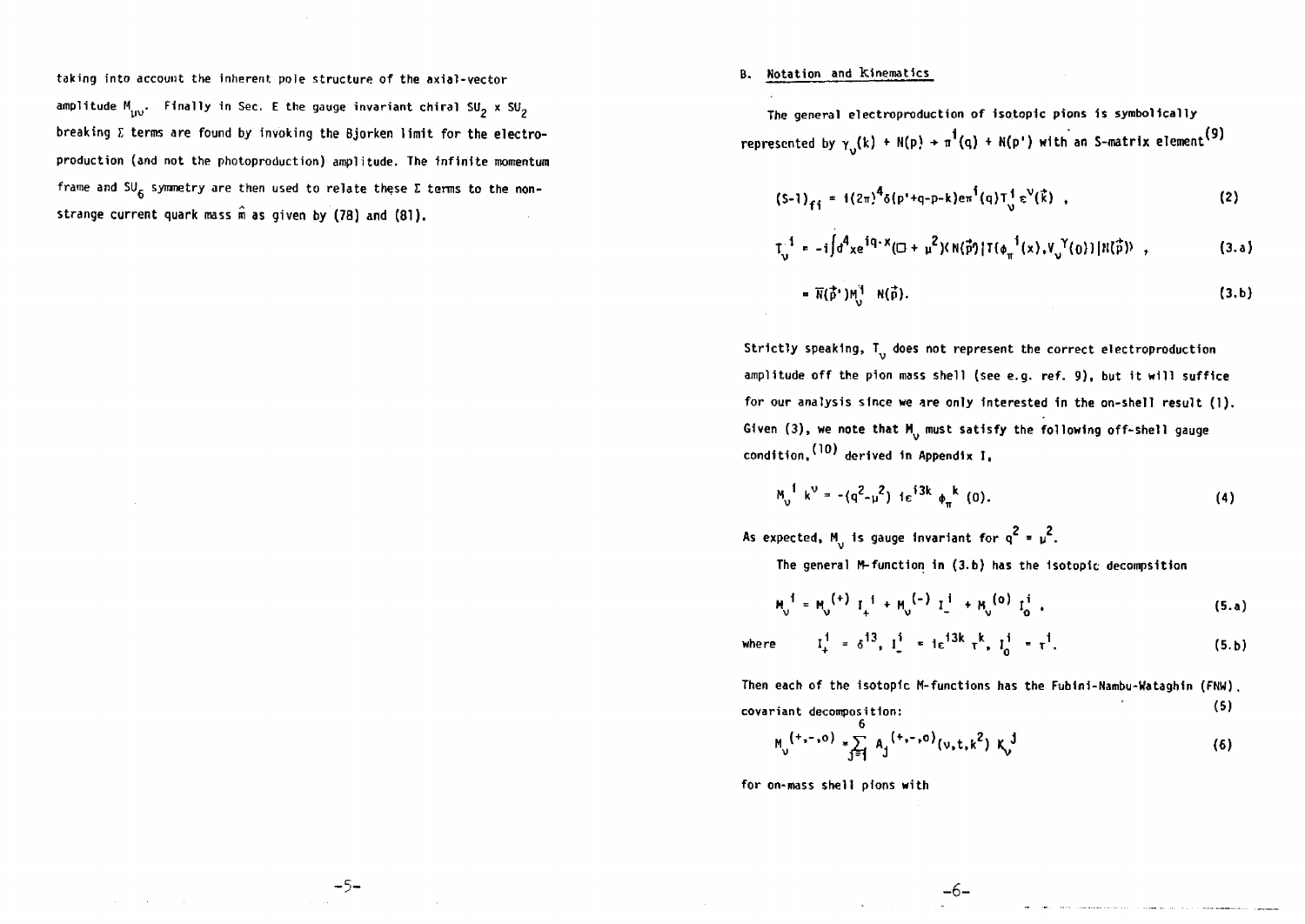$$
\frac{1}{2} \frac{k^2}{k \cdot q} \kappa_v^2 - \frac{k \cdot P}{k \cdot q} \kappa_v^5 = \{ k^2 P_v - k \cdot P \kappa_v \} \gamma_5 \equiv K_v^7
$$
 (9)

$$
K_{v}^{1} = \frac{1}{2} [K_{v} \gamma_{v}] \gamma_{5} \tag{7. a}
$$

(7.b)  $K_0^2 = 2(k \cdot qP_0 - k \cdot PQ_0)Y_5$ ,

$$
\kappa_{\nu}^{3} = (\kappa \cdot \mathbf{q} \mathbf{y}_{\nu} - \mu \mathbf{q}_{\nu}) \mathbf{y}_{5} \tag{7.c}
$$

$$
K_{v}^{4} = 2(k \cdot P_{y} - \mu P_{v}) \gamma_{5} - 2mk_{v}^{1} \tag{7.4}
$$

$$
K_{v}^{5} = (k \cdot qk_{v} - k^{2}q_{v})\gamma_{5} \qquad (7. e)
$$

$$
K_{v}^{6} = (k k_{v} - k^{2} \gamma_{v}) \gamma_{5} \tag{7.6}
$$

where  $P = \frac{1}{2}(p' + p)$ ,  $\Delta = p' - p = k - q$ ,  $t = \Delta^2$ ,  $v = k'P = q - P = \frac{s - u}{4}$  and m is the nucleon mass,  $\mu$  the pion mass. The first four covariants in (7) are the Chev-Goldberger-Low-Nambu $^{(111)}$  (CGLM) set.for k $^{\epsilon}$  = 0 photoproduction in our metric.(9) Under crossing,  $\vee$  becomes -  $\vee$  with  $\wedge^{(1+\lceil 0 \rceil)},$   $\geq,$   $\wedge$  and  $\frac{1}{3,5,6}$  even and  $\Lambda^{17}$ , 2,4 and  $\Lambda^{17}$   $\frac{3}{3,5,6}$  <sup>odd.</sup>

**Tor future reference we list the following identities:**

$$
2\epsilon_{\text{V}\alpha\beta\gamma}P^{\alpha}k^{\beta}\gamma^{\gamma} = k_{\nu}^{3} + k_{\nu}^{6} \qquad (8.5)
$$

$$
E_{V\alpha\beta\gamma}q^{k\beta}p^{\gamma} = \frac{1}{2} \pm k_{v}^{1} - \frac{1}{2} (1 - \frac{k^{2}}{k \cdot q}) k_{v}^{2} + m_{v}^{k4}
$$
 (8.6)

$$
\epsilon_{\text{vngy}} q^{\alpha} k^{\beta} \gamma^{\gamma} = K_{v}^{4}
$$
 (8.c)

$$
\frac{1}{2} \epsilon_{\text{V}\alpha\beta\gamma} k^{\alpha} \sigma^{\beta\gamma} = k_{\text{V}}^{\text{I}} \quad . \tag{8.4}
$$

**where**  $\sigma^{\alpha\beta} = \frac{1}{2} [\gamma^{\alpha}, \gamma^{\beta}]$ **.** Note that the apparent kinematic singularity in **(8.b) is removed by employing a seventh covariant**

**In terras of the six covariants (7), the invariant electroproduction** amplitudes are constrained from (9) as<sup>(12)</sup>

$$
2v A2 + k2 A5 + finite as k-q + 0.
$$
 (10)

At  $k^2 = 0$ ,  $\varepsilon^V k$  = 0, the constraint (9) disappears and the four photo**production amplitudes are then free of kinematic singularities and constraints (zeros).**

**Lastly ft will be useful to identify the pole contributions to the various amplitudes. For pseudoscaiar coupling of pions to nucleons, the effective hamiltonian is**

$$
H = g \overline{H} \gamma_5 \tau^1 N \pi^1 , \qquad (11)
$$

and the electromagnetic vertices  $\, {\widetilde{\mathrm{N}}} \, \, \Gamma_{\!\scriptscriptstyle{_{\mathrm{N}}}} \, {\mathsf{N}}} \, {\mathsf{A}}^\mathsf{V} \,$  and  $\, {\mathsf{m}} \, \, \Gamma_{\!\scriptscriptstyle{_{\mathrm{M}}}} \, {\mathsf{n}}} \, {\mathsf{A}}^\mathsf{V} \,$  are

$$
\Gamma_{v}^{N} = \frac{1}{2} (F_1^{s} (k^2) + \tau^3 F_1^{V} (k^2)) \gamma_{v} + \frac{1}{2} (F_2^{s} (k^2) + \tau^3 F_2^{V} (k^2)) \frac{i \sigma_{v \lambda} k^{\lambda}}{2m} , \qquad (12.a)
$$

$$
r_v^{\pi} = i e^{i3k} (q_v - \Delta_v) F_{\pi}(k^2) = i c^{i3k} (2q_v k_v) F_{\pi}(k^2).
$$
 (12.b)

**The sum of the s and u channel nucleon poles and t channel pion pole,**

 $M_{1}$ <sup>P</sup> =  $M_{1}$ <sup>N</sup> +  $M_{1}$ <sup>N</sup>, is for off-mass shell pions.  $M_{v}^{(+,o)P} = \frac{-g(q^{2})}{(s-m^{2})(u-m^{2})} \left[ F_{1}^{v,s}(k^{2}) (k-qK_{v}^{+} + K_{v}^{2}) \right]$ 

$$
+\frac{F_2^{\nu,s}(k^2)}{2m}(2\nu K_0^3-k\cdot q K_0^4)\Bigg] ,
$$

 $(13.a)$ 

**-7-**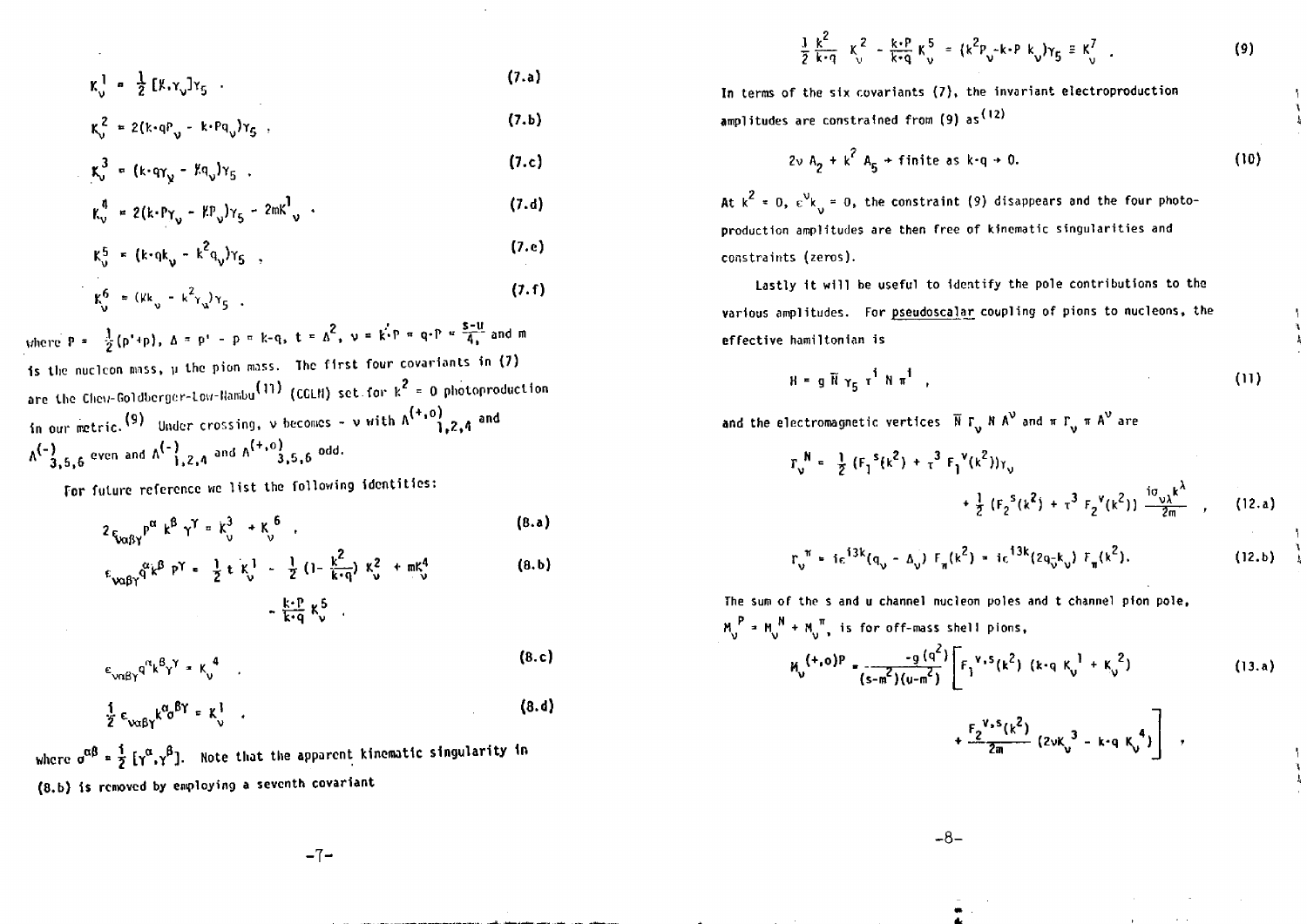$$
\mu_{v}^{(-)\rho} = \frac{g(q^{2})}{(s-m^{2})(u-m^{2})} \left[ 2vF_{1}{}^{V}(k^{2}) (K_{v}^{1} + \frac{1}{k+q} K_{v}^{2}) + \frac{F_{2}{}^{V}(k^{2})}{2m} (k-q K_{v}^{3} - 2vK_{v}^{4}) \right]
$$
(13.6)  
+  $\frac{g(q^{2})F_{1}{}^{V}(k^{2})}{k+q(t-q^{2})} K_{v}^{5} + \frac{g(q^{2})(F_{1}{}^{V}(k^{2}) - F_{\pi}(k^{2}))}{t-q^{2}} (2q_{v}K_{v})\gamma_{5}.$   
where  $F_{1}{}^{5}(0) = F_{1}{}^{V}(0) = F_{\pi}(0) = 1$  and  $F_{2}{}^{5}(0) = -0.12$ ,  $F_{2}{}^{V}(0) = 3.7$ . As noted by FfWH,  $M_{v}{}^{(+,0)P}$  is gauge invariant, but  $M_{v}{}^{(-)P}$  is not. For  $k^{2} = 0$ , however, the entire pole photoproduction amplitude is gauge invariant because  $F_{1}{}^{V}(0) - F_{\pi}(0) = 0$  in (13.6). The notation  $s_{m} = s-m^{2}$ ,  $u_{m} = u-m^{2}$ ,  $v = k \cdot P = q \cdot P$  with  $s_{m}u_{m} = (kq)^{2} - 4v^{2}$  is used when converting (13)

 $-9-$ 

to the language of (1).

C. Current algebra, PCAC and the soft pion theorem

We review the standard soft pion theorem for electroproduction, but now in the context of the off-shell gauge condition (4). Along with the pion amplitude (3), consider the two-current, axial-vector amplitude

$$
T_{\mu\nu}^{\ \ i} = i \int d^4x \ e^{iq \cdot x} < N \ |T \ \{A_{\mu}^{\ \ i}(x), \ V_{\nu}^{\ \gamma}(0)\} |N \rangle
$$
 (14)

**and also the divergence amplitude**

$$
\bar{\tau}_{v}^{i} = i \int d^{4}x e^{i\mathbf{q} \cdot \mathbf{x}} \times N' [\mathbf{T} \{ a \cdot A^{i}(x), V_{v}^{\gamma}(0) \} | N \rangle.
$$
 (15)

**Then the PCAC relation**

$$
\partial \cdot A^{\dagger} = f_{\pi} u^2 \phi_{\pi}^{\dagger} \tag{16}
$$

can be expressed in terms of the single current M-functions M<sub>1</sub> of (3) and  $\frac{1}{2}$  fn  $\frac{1}{2}$  =  $\frac{1}{2}$  V<sub>V</sub><sub>N</sub> as  $M_{1}$ <sup>1</sup> =  $\frac{\pi^{n}}{2}$   $\pi^{n}$  $(17)$ 

**The relevant current algebra relations, on and off the pion mass shell,** all follow from (17) and the SU<sub>2</sub> x SU<sub>2</sub> current algebra commutation **relations at equal times,**

$$
\delta(x_0) \left[A_{\mu}^{-1}(0), \, v_0^{-j}(x) \right] = i \epsilon^{ijk} A_{\mu}^{-k}(0) \, \delta^4(x) \quad , \tag{18.4}
$$

$$
\delta(x_0) \left[ \partial A^{\dagger}(0), Y_0^{\dagger}(x) \right] = i \varepsilon^{\dagger j k} \partial A^k(0) \delta^4(x) , \qquad (18.6)
$$

$$
\delta(x_0) [\lambda_0^{-1}(x), V_v^{-1}(0)] = i \epsilon^{ijk} A_v^{k}(0) \delta^{4}(x).
$$
 (18.c)

**In particular, contracting M with k<sup>v</sup>, shifting the momentum dependence in (15), integrating by parts and using (18.b) and 3>V<sup>Y</sup> - 0 gives**

**-10-**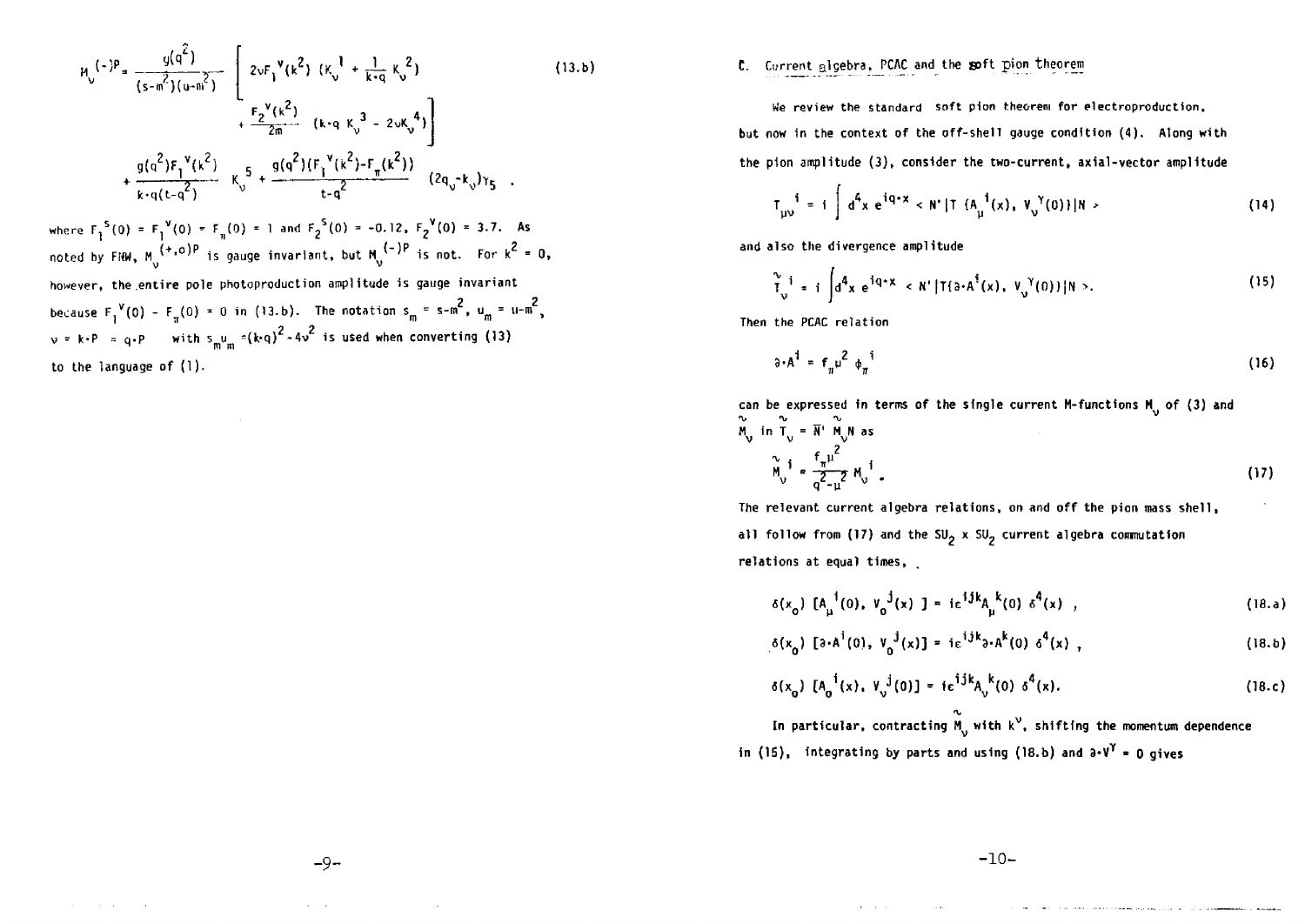$$
\int_{M}^{N} i k^{V} = \int d^{4}x i k^{V} e^{-ik \cdot x} T(\partial A^{1}(0), V_{V}^{\gamma}(x))
$$
  
= 
$$
\int d^{4}x e^{-ik \cdot x} \delta(x_{0}) [ \partial A(0), V_{0}^{\gamma}(x) ]
$$
  
= 
$$
-i \epsilon^{ijk} \partial A^{k}(0).
$$
 (19)

**Then applying (1G) and (17) to (19) immediately leads to the gauge condition (1).**

In order to determine  $M^{\circ}_{\nu}$  and therefore  $M^{\circ}_{\nu}$  by (17), we turn to the axial\* **current Ward identity obtained by contracting the M-function M<sub>uV</sub> in I • IT' M H with q<sup>y</sup> and applying the current altjcbra relation (18.c). This yields**

$$
q^{\mu} M_{\mu\nu}^{\dagger} = -ic^{i3k} A_{\nu}^{k}(0) + i M_{\nu}^{\dagger}.
$$
 (20)

Then to find  $\tilde{H}$  in the soft pion limit  $q \neq 0$ , one isolates from  $H_{110}$  the **nuclcon role term; H between on-shell nucleon spinors,**

$$
- M_{\mu\nu}^{10}(q + 0) = \frac{1}{2} g_A(0) \left\{ \tau^{\frac{7}{4}} \gamma_{\mu} \gamma_5(p^{\mu} + q - m)^{-1} \Gamma_{\nu} + \Gamma_{\nu}(p - q - m)^{-1} \tau^{\frac{1}{4}} \gamma_{\mu} \gamma_5 \right\}.
$$
\n
$$
+ \Gamma_{\nu}(p - q - m)^{-1} \tau^{\frac{1}{4}} \gamma_{\mu} \gamma_5
$$
\n
$$
= (21)
$$

This is the only part of  $q^H M_{\mu\nu}$  which survives as  $q \rightarrow 0$ ,

$$
f_{\pi}^{-1} q^{\mu} M_{\mu\nu}^{\ \ i}(q+0) = \frac{i q(0)}{2\pi} \left[ \tau^{\dot{i}} \gamma_5 \Gamma_{\nu} + \Gamma_{\nu} \gamma_5 \tau^{\dot{i}} \right] - i M_{\nu}^{\ \dot{i}N}(q+0), \tag{22}
$$

contributions<br>where M<sub>.</sub><sup>iN</sup> are the <u>pseudoscalar</u> nucleon pole/(all **are the pseudoscalar" nucleon** pole/< all but the F term) in (13) for  $q \rightarrow 0$  and we have used the Goldberger-Treiman identity  $mg_A(0) = f_{\pi}g(0)$  in this limit in (22). Substituting (22) into (20) and again applying (17), now as  $q \rightarrow 0$ , we obtain the standard soft pion theorem for electroproduction,

$$
M_{v}^{i}(q + 0) = M_{v}^{iH}(q + 0) + \frac{q(0)}{2m} \Gamma_{i}^{v}(k^{2}) I_{-}^{i} \gamma_{v} \gamma_{5}
$$
  

$$
- \frac{q(0)}{4m^{2}} (F_{2}^{s}(k^{2}) I_{0}^{i} + F_{2}^{v}(k^{2}) I_{+}^{i}) K_{v}^{1}
$$
  

$$
- \frac{1}{2f_{\pi}} I_{-}^{i}(g_{A}(k^{2}) \gamma_{v} \gamma_{5} + h_{A}(k^{2}) k_{v} \gamma_{5}).
$$
 (23)

where the axial-vector nucleon form factors  $g_{\overline{A}}$  and  $h_{\overline{A}}$  are defined by

$$
< N^{\dagger} \{ \Lambda_{\mu}^{\ \dagger} (x) \} N > = \overline{N} (\overrightarrow{p}) \ \frac{\tau^{\dagger}}{2} i [g_A(t) \gamma_{\mu} \gamma_5 + h_A(t) \ \Delta_{\mu} \gamma_5] \ N(\overrightarrow{p}) \ e^{i \Delta \tau x}, \qquad (24)
$$

with  $\Delta = p^+ - p$  and t =  $\Delta^2$ .

The usual chock on the soft pion theorem (23) is to note that as  $q + 0$  and  $k + 0$ , only the pseudoscalar nucleon pole terms survive in (23),

$$
M_{\nu}^{\ \ i} c^{\nu}(\vec{k})_{q,k} \div 0 - \frac{g(0)}{2m} i\vec{\sigma} \cdot \vec{\epsilon} L^{\ \ i}_{\ \ \nu}, \tag{25}
$$

which is the well known Kroll-Ruderman-Klein limit<sup>[13]</sup> Then examining (23) for on-shell photons  $k^2 = 0$ ,  $c \cdot k = 0$  (but not  $k \rightarrow 0$ ) with the second and fourth terms cancelling, we may add back in the vanishing pion pole  $(\alpha \otimes q_{\mathbf{y}} \cdot \mathbf{k}_{\mathbf{y}})$ and obtain the FFR<sup>(14)</sup> soft pion theorem for the background photoproduction  $(k^2 = 0)$  amplitude

-11-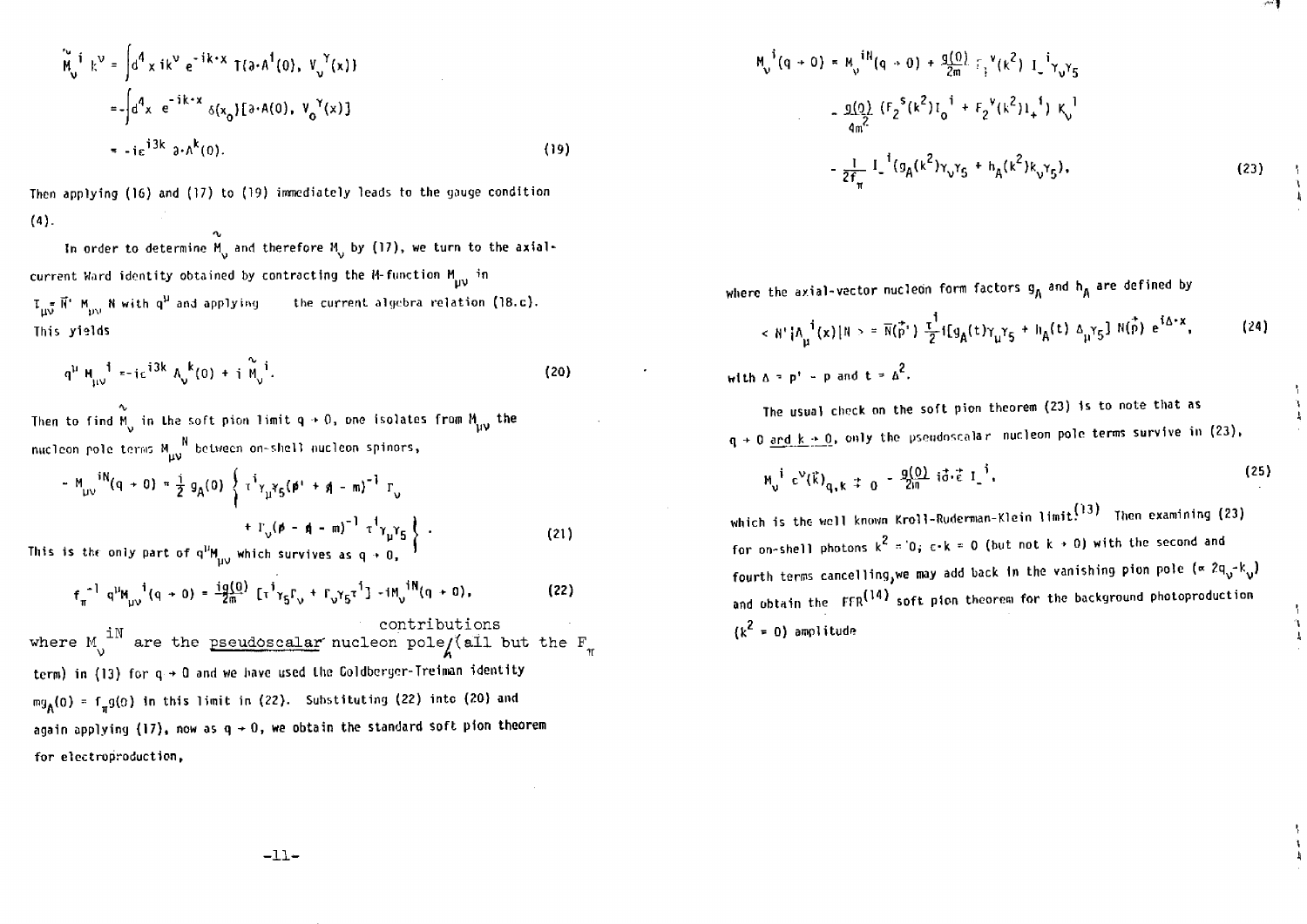$$
M_{\nu} = M_{\nu}^{\overline{P}} + H_{\nu} \tag{26}
$$

$$
\overline{M}_{\nu}^{\ \ i} \ (q+0) = -\frac{g(0)}{4\pi^2} \ (s^5 I_0^{\ \ i} + s^3 I_+^{\ i} ) \zeta_{\nu}^{\ \ l} \tag{27}
$$

where  $K^{5, V} = K^{\mathbf{p}} \pm K^{\mathbf{n}}$  are the isoscalar and isovector anomalous moments of the nucleon. Furthermore, since the pion pole only contains  $I^{-1}$ , (27) can be extended to electroproduction (k<sup>e</sup> # 0) for M<sup>virov</sup>. Lastly, the soft pion theorem (23) has been used to probe the  $g_h(k^2)$ , Nambu-Schrauner term<sup>(15)</sup>. Recently, however, it has been suggested  $(16)$  that such a structure as (23) is inconsistent with dispersion theory because it contains the  $g_n(k^2)$  axial form factor instead of the pion form factor  $F_n(k^2)$  from the pion pole term. In order to justify (23), it then appears necessary to alter the dispersion formulation by including a fixed J plane pole which would contribute to the high as well as the low-energy dispersion amplitudes, for photoproduction as well as for electroproduction.  $(16)$ 

It is our view that both (23) and the usual dispersion approach are consistent and correct and that no fixed J plane poles are needed in highenergy photoproduction on the basis of current algebra. Rather, the problem is that (23) is misleading because the pion is off its mass shell. However, it is worth noting that (23) is still consistent with the gauge condition (4) as  $q + 0$ . First recall that

$$
(t-\mu^2) \phi_{\pi}^{-1}(0) = j_{\pi}^{-1}(0) = g(t) \tau^{\dagger} \gamma_5
$$
 (28)

between nucleon spinors  $\overline{N}^1$  and N, and this converts (4) to  $(t \rightarrow k^2 \text{ as } q \rightarrow 0)$ 

$$
M_{\nu}^{\ \ i} \ k^{\nu} \ q \ \ddagger \ 0 \ \frac{1^2}{k^2 - \mu^2} \ q(k^2) \ 1 \ 1 \ \gamma_5. \tag{29}
$$

This result is consistent with (23) contracted with  $k_{\alpha}$ ,

 $\sim 100$ 

$$
M_{v}^{i}(q+0) k^{v} = -\frac{1}{2f_{\pi}} I_{\pi}^{i}(2mg_{A}(k^{2}) + k^{2}h_{A}(k^{2}))\gamma_{5},
$$
 (30)

due to the cancellation of the first two terms in (23) and the implicit pion pole in  $h_n(k^2)$  (to be discussed in detail in the next section). In either case,  $M_q(q + 0)$  (as given by (3)) is not gauge invariant even for photoproduction. Such a situation can only cast doubt on the applicability of the soft pion theorem to the real world gauge invariant photoproduction and electroproduction amplitudes. It turns out,however, that the correct photoproduction  $(k^2 = 0)$  amplitude (not (3)) is gauge invariant even if the pion is off-shell (as noted after (3)). Consequently the pliotoproduction FFR limit (27) should yield the correct low-energy  $q^2 = u^2 = 0$  invariant amplitudes and this is borne out by our final result, (l.a). The electroproduction Nambu-Schrauner  $g_A(k^2)$  term should be examined more closely, however, and the Breit frame analysis of Furlan and co-workers<sup>(6-8)</sup>, which avoids the gauge condition altogether, may be appreciated in this context.

All of the previous comments go beyond the analogous problem for  $1_{0M-}$ energy  $\pi N$  scattering-viz, to find the physical pion mass, chiral breaking and background resonance corrections to the soft pion theorems. Our goal is to link the former two types of corrections directly to the off-shell gouge condition (4), thus avoiding any gauge invariance ambiguities in tlie on-shell photoproduction or electroproduction amplitudes.

 $-14-$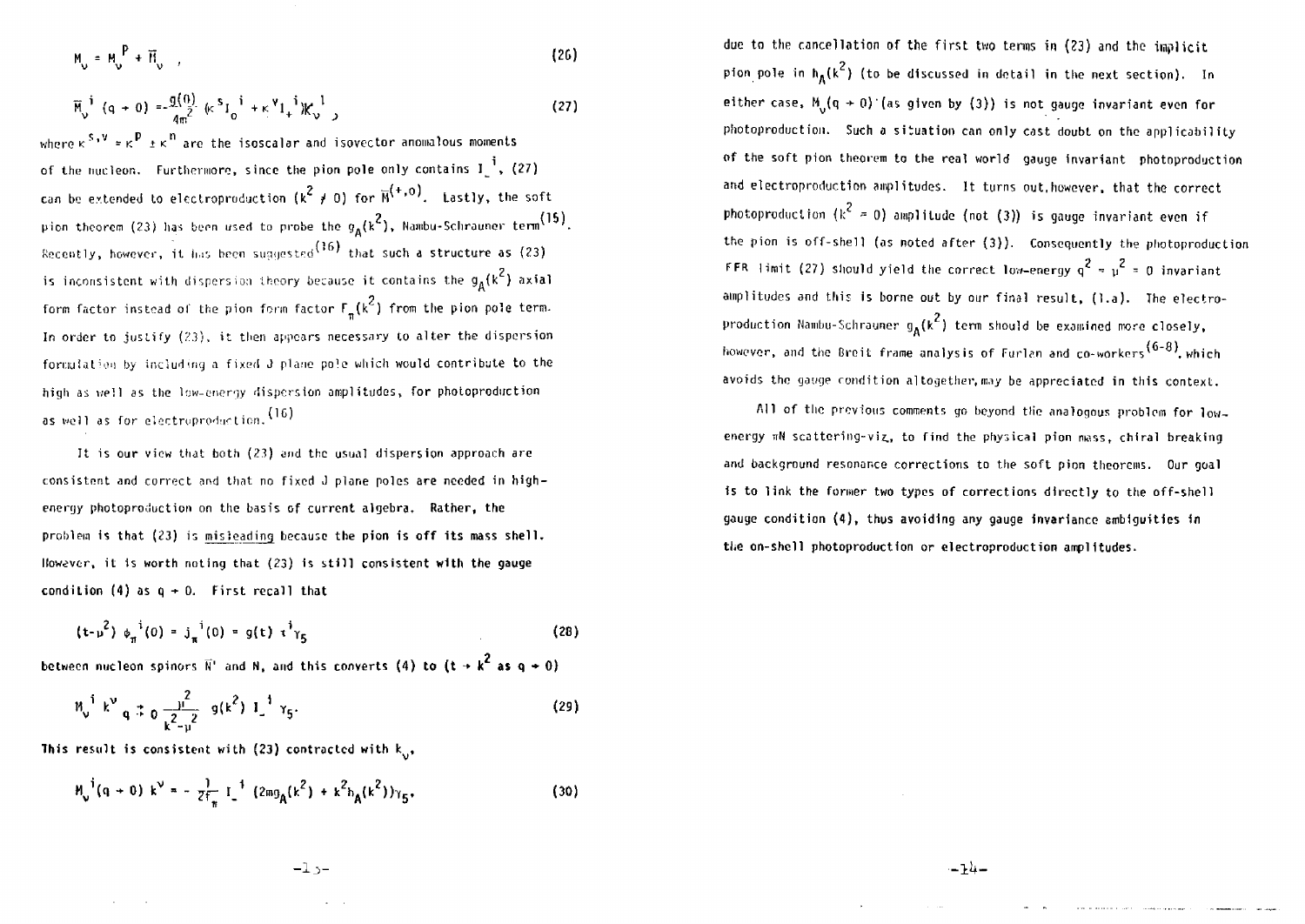# D. On-Shell Ward identity and the gauge Condition

We begin as in the on-shell approach to mN scattering: applying the entire axial- vector-nucieon vertex (24) for the external pion momentum while isolating the pion pole contribution to  $h_A(t)$  as follows ( $\Delta$  in (24) becomes - q here) ;

$$
r_{\mu}^{1A} = \frac{\tau^1}{2} \quad i\left[g_A(q^2)\gamma_{\mu}\gamma_5 - h_A(q^2)q_{\mu}\gamma_5\right] \quad , \tag{31.a}
$$

$$
= \frac{\tau^i}{2} i [f_{\pi} g(q^2) (\frac{\gamma_{\mu}}{m} + \frac{2q_{\mu}}{q^2 - \mu^2})
$$
\n
$$
= \frac{\overline{h}_A(q^2)}{2m} (\gamma_{\mu} q^2 - A q_{\mu}) J \gamma_5.
$$
\n(31.b)

**The equivalence between {3\A) and (31J>) requires that**

$$
mg_A(q^2) + \frac{1}{2} q^2 \bar{h}_A(q^2) = f_{\pi}g(q^2) , \qquad (32.a)
$$

$$
h_{A}(q^{2}) = -2f_{\pi}g(q^{2})(q^{2}-y^{2})^{-1} + \overline{h}_{A}(q^{2}),
$$
\n(32.b)

**(32.a) bning the generalization of the Goldberger-Treiman relation**  $mg_A(0) = f_u^0(0)$ .

Next, separate off the full axial-vector-nucleon contribution  $M_{\text{in}}^{1}$ from the complete two-current amplitude  $M_{\mu\nu}^{-1}$  corresponding to (14):

$$
M_{\mu\nu}^{i} = M_{\mu\nu}^{iN} + M_{\mu\nu}^{i}
$$
 (33)

$$
-M_{\mu\nu}^{1N} = r_{\mu}^{1A} (\not p + \not q - m)^{-1} r_{\nu} + r_{\nu} (\not p - \not q - m)^{-1} r_{\mu}^{1A}.
$$
 (34)

To obtain a handle on  $M_{\mu\nu}$ , we first consider the vector Ward identity **which follows from (18.a) and 3-V - 0,**

$$
T_{\mu\nu}^{\ \ i}k^{\nu} = -ie^{i3k} < N^*|A_{\mu}^{\ k}(0)|N > \tag{35.a}
$$

or equivalently,

$$
M_{\mu\nu}^{10} k^{\nu} + M_{\mu\nu}^{11} k^{\nu} = -\frac{1}{2} I_{\mu}^{1} [g_A(t)\gamma_{\mu}\gamma_5 + h_A(t) \Delta_{\mu}\gamma_5] \tag{35.b}
$$

Å

where (34) implies

$$
M_{\mu\nu}^{1N} k^V = -\frac{i}{2} I_{-}^{1} F_1^{V}(k^2) [g_A(q^2) \gamma_{\mu} \gamma_5 - h_A(q^2) q_{\mu} \gamma_5]. \tag{36}
$$

Then defining

$$
G(t,q^2) = \frac{g_A(t) - g_A(q^2)}{t-q^2} \qquad (37. a)
$$

$$
H(t,q^2) = \frac{h_A(t) - h_A(q^2)}{t-q^2} \tag{37.6}
$$

$$
\mathcal{F}_{\mathbf{v}}(k^2) = \frac{F_1^{\mathbf{v}}(k^2) - 1}{k^2} \quad . \tag{37. c}
$$

(35b) and (36) require that

$$
M_{\mu\nu}^{i}{}_{k}^{j}v_{z-\frac{1}{2}}I_{-}^{i}[F_{1}^{\nu}(k^{2})G(t,q^{2})(k^{2}-2k\cdot q)\gamma_{\mu}\n+g_{A}(t)\mathcal{F}_{\nu}(k^{2})k^{2}\gamma_{\mu}-F_{1}^{\nu}(k^{2})H(t,q^{2})(k^{2}-2k\cdot q)q_{\mu}\n+h_{A}(t)\mathcal{F}_{\nu}(k^{2})k^{2}q_{\mu}+h_{A}(t)k_{\mu}]\gamma_{5}.
$$
\n(38)

**From (38) we see that the advantage of employing the full axial-vectornucleon vertex (31) in the Born terms (34) Is that the non-singular functions (37,a) and (37,c) occur in a natural way. Removing k<sup>v</sup> from both sides of (38) we write**

**-16-**

$$
M_{\mu\nu}^{\prime \, i} = \frac{1}{2} I_{\mu}^{\dagger} [F_{\mu}{}^{\nu} (k^{2}) G(t, q^{2}) \gamma_{\mu} (2q_{\nu} - k_{\nu}) + g_{A}(t) \mathcal{F}_{\nu} (k^{2}) \gamma_{\mu} k_{\nu} + F_{\mu}{}^{\nu} (k^{2}) H(t, q^{2}) q_{\mu} (2q_{\nu} - k_{\nu}) - h_{A}(t) \mathcal{F}_{\nu} (k^{2}) q_{\mu} k_{\nu}
$$
  
\n
$$
-h_{A}(t) g_{\mu\nu} J \gamma_{5} + R_{\mu\nu}^{\dagger} , \qquad (39)
$$

**-15 -**

للوابيد المساركة بالمت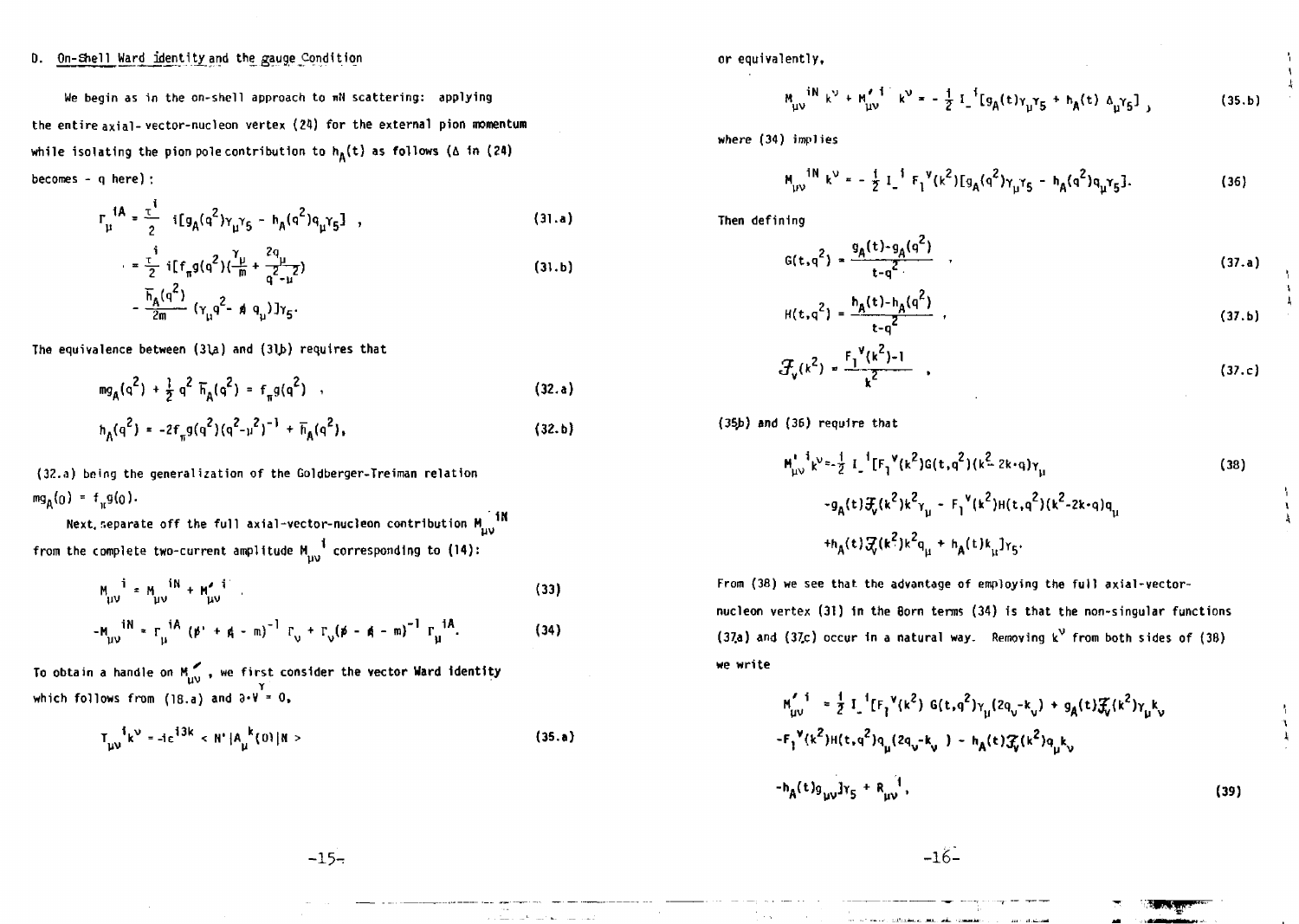where  $R_{\text{av}}^{\dagger}$  is a yet-to-be determined gauge invariant term,  $R_{\text{av}}^{\dagger} k^V = 0$ . It must also Include all the resonance dynamics as we shall note shortly.

Next consider the axial-vector Ward identity for  $M_{\text{H}\alpha}^{3}$ , (20), for q++ 0. *for* the complete axial-vector-nucleon poles (34), the relation analogous to  $(22)$ , but for  $q \rightarrow 0$ , is

$$
q^{\mu}M_{\mu\nu}^{1N} = \frac{i}{2} g_{A}(q^{2}) [\tau^{1} \gamma_{5} \Gamma_{\nu} + \Gamma_{\nu} \gamma_{5} \tau^{1}]
$$
  
 
$$
- \frac{1}{2g(q^{2})} [2mg_{A}(q^{2}) + q^{2}h_{A}(q^{2})]M_{\nu}^{1N}, \qquad (40)
$$

where again  $M_{\text{q}}^{1N}$  is the pseudoscalar nucleon pole contribution in (13). Contracting (39) with  $q^{\mu}$  and using (33), (40) and (32), we find that (20) Contracting (39).with q<sup>11</sup>

$$
q^{\mu}R_{\mu\nu}^{\ \ \ \tau} = \frac{1}{2} I_{\mu}^{\ \ \ \tau} \Big\{ F_{\mu}^{\ \ \nu} (k^{2}) G(t, q^{2}) (K_{\nu}^{\ \ 6} + 2K_{\nu}^{\ \ 3}) - g_{A}(t) \mathcal{F}_{\nu} (k^{2}) K_{\nu}^{\ \ 6}
$$
\n
$$
+ [F_{\mu}^{\ \ \nu} (k^{2}) (2\pi G(t, q^{2}) + q^{2} H(t, q^{2})) + h_{A}(t)] (2q_{\nu}^{\ \ k} \Big\} + i2m g_{A}(t) + q^{2} h_{A}(t) J \mathcal{F}_{\nu} (k^{2}) k_{\nu} \gamma_{5}^{\ \ \ \tau}
$$
\n
$$
+ i \mathcal{H}_{\nu}^{\ \ \tau} - \frac{1}{4m} g_{A}(q^{2}) [F_{2}^{\ \ \ \epsilon} (k^{2}) I_{0}^{\ \ \ \tau} + F_{2}^{\ \ \ \tau} (k^{2}) I_{+}^{\ \ \ \tau} J K_{\nu}^{\ \ \ \tau}
$$
\n
$$
- \frac{1 f_{\mu} \mu^{2}}{(q^{2} - \mu^{2})} M_{\nu}^{\ \ \tau} H_{\nu}^{\ \ \tau}
$$
\n
$$
(41)
$$

By construction  $R_{\text{av}}$  does not contain any remnant of the s or u channel nucleon poles - but it can have a t channel pole piece. Removing the pion pole in  $(q^2 - \mu^2)^{-1}$  as on the LHS of the Ward identity (20), we write the on-shell **PCAC relation as**

**-17 -**

$$
R_{\mu\nu}^{\quad \, \mathbf{i}} = \frac{1}{\eta^2 - \mu^2} \left( \overline{M}_{\nu}^{\quad \, \mathbf{i}} + C_{\nu}^{\quad \, \mathbf{i}} \right) + \overline{M}_{\mu\nu}^{\quad \, \mathbf{i}} \,, \tag{42}
$$

where the bar in (42) refers to non-Born (nucleon or t-channel pion) parts of the electroproduction amplitude

$$
M_{v} = M_{v}^{N} + M_{v}^{2} = M_{v}^{P} + \overline{M}_{v}.
$$
 (43)

Note that to obtain  $\overline{M}$  from  $M'$  one must remove the pion pole in  $h_{\Delta}(t)$  from (39). We stress that the quantity  $C_{\alpha}$  in (42) includes the terms necessary to satisfy the gauge condition (4) and also includes chiral breaking terms. That is,  $R_{\mu\nu} k^V = \overline{R}_{\mu\nu} k^V = 0$  requires from (4) and (13) that

$$
c_{v}^{i}k^{\nu} = -\overline{M}_{v}^{i}k^{\nu} = M_{v}^{i}P_{k}^{\nu} - M_{v}^{i}k^{\nu}
$$
\n
$$
= -I_{\perp}^{i} \left\{ g(q^{2})[F_{1}^{\nu}(k^{2}) - F_{\pi}(k^{2})] + \frac{(q^{2}-\mu^{2})}{2f_{\pi}\mu^{2}} [2mg_{A}(t) + th_{A}(t)] \right\}Y_{5}.
$$
\n(44)

We will see shortly that C<sub>1</sub>, has a complicated pole structure in  $\left({t-q}^2\right)^{-}$  and ( $t$  -Finally, contracting (42) with  $q^{\mu}$  and equating the result to (41) and using (17) and (43) we obtain the electroproduction background amplitude

$$
i f_{\pi} \overline{M}_{v}^{i} - \frac{i}{2} I_{-}{}^{i} \Big\{ F_{1}{}^{\nu}(k^{2}) G(t, q^{2}) [K_{v}^{6} + 2K_{v}^{3}] - g_{A}(t) \mathcal{F}_{v}(k^{2}) K_{v}^{6} + [F_{1}{}^{\nu}(k^{2}) (2mG(t, q^{2}) + q^{2} H(t, q^{2})) + h_{A}(t)] (2q_{v} - k_{v}) \gamma_{5} + [2m g_{A}(t) + q^{2} h_{A}(t)] \mathcal{F}_{v}(k^{2}) k_{v} \gamma_{5} - \frac{i}{4m} g_{A}(q^{2}) [F_{2}{}^{5}(k^{2}) I_{0}{}^{i} + F_{2}{}^{v}(k^{2}) I_{+} + i f_{\pi} \frac{\mu^{2}}{q^{2} - \mu^{2}} M_{v}^{i} \Big\} - \frac{i \pi}{q^{2} + \mu^{2}} C_{v}^{i} - q^{1} M_{\mu\nu}^{i} , \qquad (45)
$$

where  $\texttt{M}_{\textsc{q}}^{\texttt{1}\texttt{B}}$  is the pion t channel pole part of  $\texttt{M}_{\textsc{q}}^{\texttt{1}\texttt{P}}$  in (13).

To proceed further, we invoke the (obvious) dynamical requirement that the non-pole electroproduction amplitude  $M_{\nu}^{-1}$  contains no extraneous poles at  $q^2 = \mu^2$ ,  $t = \mu^2$  or  $t = q^2$ . To this end we display the poles in  $h_A(t)$  and  $H(t, q^2)$  given by (32b) and

$$
H(t,q^{2}) = -\frac{2f_{\pi}}{t-q^{2}} \left( \frac{q(t)}{t-q^{2}} - \frac{q(q^{2})}{q^{2}-\mu^{2}} \right) + \overline{H}(t,q^{2}) , \qquad (46)
$$

**-18 -**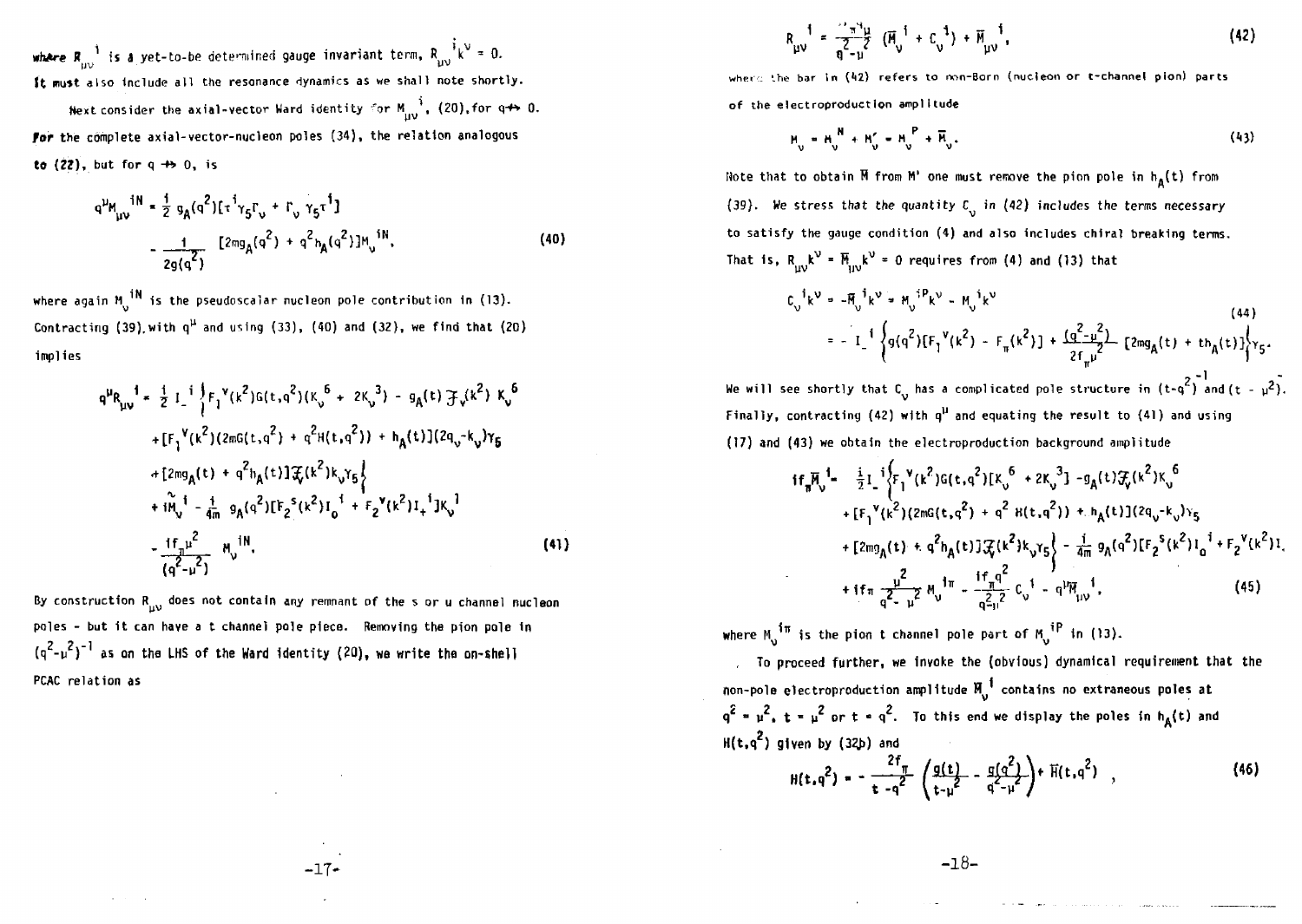and also solve (44) for  $C_{\nu}^{\phantom{\nu^+}}$  as

$$
C_{v}^{i} = I_{-}^{i} \frac{2q_{v} + k_{v}}{t - q^{2}} g(q^{2}) [F_{1}^{V}(k^{2}) - F_{\pi}(k^{2})]Y_{5} - \frac{q^{2} - \mu^{2}}{f_{\pi}\mu^{2}} Y_{v}^{i}, \qquad (47)
$$

where  $Y_{ij}$  is defined by its divergence,

$$
\gamma_{v}^{i} k^{v} = \frac{1}{2} I_{i}^{i} (2mg_{A}(t) + th_{A}(t)) \gamma_{5}. \qquad (48)
$$

Then (45) becomes

$$
i f_{\pi} \overline{M}_{v}^{i} = \frac{1}{2} I_{-}^{i} \Big\{ F_{1}^{v}(k^{2}) G(t, q^{2}) [K_{v}^{6} + 2K_{v}^{3}] - g_{A}(t) \mathcal{F}_{v}(k^{2}) K_{v}^{6} + [F_{1}^{v}(k^{2}) (2 \pi G(t, q^{2}) + q^{2} \overline{H}(t, q^{2})) + \overline{h}_{A}(t)] (2 q_{v} - k_{v}) \gamma_{5} + [2 \pi g_{A}(t) + q^{2} \overline{h}_{A}(t)] \mathcal{F}_{v}(k^{2}) k_{v} \gamma_{5} + \frac{2 f_{\pi} g(t)}{t - \mu^{2}} (2 q_{v} - k_{v}) \gamma_{5} - \frac{2 f_{\pi} g(t)}{t - \mu^{2}} (2 q_{v} - k_{v}) \gamma_{5} - \frac{2 f_{\pi} g(t)}{t - \mu^{2}} (2 q_{v} - k_{v}) \gamma_{5} + \frac{2 f_{\pi} g(t)}{t - \mu^{2}} (2 q_{v} - k_{v}) \gamma_{5} + \frac{2 f_{\pi} g(t)}{t - \mu^{2}} (2 q_{v} - k_{v}) \gamma_{5} + \frac{2 f_{\pi} g(q^{2}) F_{\pi}(k^{2})}{t - \mu^{2}} (2 q_{v} - k_{v}) \gamma_{5} + \frac{2 f_{\pi} g(q^{2}) F_{\pi}(k^{2})}{t - \mu^{2}} (2 q_{v} - k_{v}) \gamma_{5} + \frac{2 f_{\pi} g(q^{2}) F_{\pi}(k^{2})}{t - \mu^{2}} (2 q_{v} - k_{v}) \gamma_{5} + \frac{2 f_{\pi} g(q^{2}) F_{\pi}(k^{2})}{t - \mu^{2}} (2 q_{v} - k_{v}) \gamma_{5} + \frac{2 f_{\pi} g(q^{2}) F_{\pi}(k^{2})}{t - \mu^{2}} (2 q_{v} - k_{v}) \gamma_{5} + \frac{2 f_{\pi} g(q^{2}) F_{\pi}(k^{2})}{t - \mu^{2}} (2 q_{v} - k_{v}) \gamma_{5} + \frac{2 f_{\pi} g(q^{2}) F_{\pi}(k^{2})}{t - \mu^{2}} (2 q_{v} - k_{v}) \gamma_{5} + \frac{2 f_{\pi} g(q^{2}) F_{\pi}(k^{2})}{
$$

**wnere we have explicitly displayed the pole dependence of all the terms in (49) except Y '. The choice for C<sup>y</sup> , (47),is the only solution of (44) which** simultaneously eliminates poles in  $\left( q^2 - \mu^2 \right)$  for both  $F_1^{\nu}$  and  $F_{\pi}$  in (49), while having at most a t channel pole dependence as required by the discussion **having at most a t channel pole dependence as required by the discussion**

We are now in a position to determine part of the unknown Y<sub>v</sub>term in the background electroproduction amplitude (49). Since (49) must be free of all poles in  $(t-u^2)^{-1}$  and  $(t-q^2)^{-1}$  as well as in  $(q^2-u^2)^{-1}$  at least on the pion mass **poles in (t-i^fand (t-q<sup>2</sup>)^as well as 1n (q<sup>2</sup> - y<sup>2</sup> ) "- at least on the p1on mass**

$$
\gamma_{v}^{i} = \gamma_{v}^{iP} + (\bar{\gamma}_{v}^{i})_{NGI} + (\bar{\gamma}_{v}^{i})_{GI},
$$
\n(50)

 $^{\mathsf{p}}$  , is the nole niece of V , and  $\overline{\mathsf{v}}$ where  $y = \log \log p$  is the piece of  $y = \log \log p$  its non-pole piece, part of which is not gauge invariant,  $(\bar{\mathbb{Y}}_n)_{n\in\mathbb{N}}$  and part gauge invariant,  $(\mathbb{Y}_n)_{n\in\mathbb{N}}$ 

To guarantee that  $\gamma^{\mathsf{P}}$  cancels the poles in (49), we must have

$$
\gamma_{v}^{ip} = 1 - \frac{1}{q^{2}} \frac{f_{\pi}u^{2}}{t^{2}} \left\{ \frac{g(t)F_{1}^{\nu}(k^{2})q^{2}}{(t-u^{2})(t-q^{2})} + \frac{g(t)}{t-u^{2}} - \frac{g(q^{2})F_{\pi}(k^{2})}{t-q^{2}} \right\} \cdot \frac{g(t) \frac{f_{\pi}(k^{2})q^{2}}{(t-u^{2})} k_{v} \gamma_{5} \right\}.
$$
\n(51)

Next, to obtain  $(\overline{Y}_M^1)_{M\subset I}$  we multiply (50) by k<sup>V</sup> and use (48) and (51),

$$
(\overline{Y}_{v}^{i})_{NGI} k^{v} = (Y_{v}^{i} - Y_{v}^{iP}) k^{v}
$$
  
\n
$$
= \frac{1}{2} I_{-}^{i} \frac{u^{2}}{q^{2}} \left\{ [2mG(t,q^{2}) + q^{2}\bar{H}(t,q^{2}) + \bar{h}_{A}(t)] (k^{2} - 2q \cdot k)Y_{5} - 2f_{\pi}g(q^{2}) \mathcal{F}_{\pi}(k^{2})k^{2}Y_{5} \right\} + \frac{1}{2} I_{-}^{i} \frac{q^{2} - u^{2}}{q^{2}} (2mg_{A}(t) + th_{A}(t))Y_{5} (52)
$$

**where**  $\mathcal{F}_{\pi}(k^2)k^2 = F_{\pi}(k^2)-1$ . Removing a factor of  $k^v$  from (52) we have

$$
(\overline{Y}_{v}^{i})_{hGI} = -\frac{1}{2} I_{-}^{i} \frac{\mu^{2}}{q^{2}} \left\{ \left[ 2\pi G(t, q^{2}) + q^{2} \overline{H}(t, q^{2}) + \overline{h}_{A}(t) \right] (2q_{v} - k_{v}) \gamma_{5} + 2f_{\pi}g(q^{2}) \mathcal{F}_{\pi}(k^{2}) k_{v} \gamma_{5} \right\} - \frac{1}{2} I_{-}^{i} \frac{(q^{2} - \mu^{2})}{q^{2}(t - q^{2})} (2\pi g_{A}(t) + th_{A}(t)(2q_{v} - k_{v}) \gamma_{5} \tag{53}
$$

**Finally, combining (50), (51) and (S3) with (49), we achieve the desired expression for the background electroproduction amplitude**

$$
f_{W}^{H} = \frac{1}{2} I_{-}^{\dagger} \left\{ 2f_{\pi} g(q^{2}) \mathcal{F}_{K}^{2} \right\} k_{V} \gamma_{5} + F_{1}^{V}(k^{2}) G(t, q^{2}) [2K_{V}^{3} * K_{V}^{6}]
$$
  
\n
$$
- g_{A}(t) \mathcal{F}_{V}(k^{2}) K_{V}^{6} - 2 \mathcal{F}_{V}(k^{2}) [2mG(t, q^{2}) + q^{2} H(t, q^{2})] K_{V}^{5} \right\}
$$
  
\n
$$
- \frac{1}{4w} g_{A} (q^{2}) [F_{2}^{s}(k^{2}) I_{0}^{4} + F_{2}^{V}(k^{2}) I_{+}^{1} I K_{V}^{1} + g_{Z}^{2} \overline{Y}_{V}^{4} ]_{6I} + i q^{11} \overline{N}_{H}^{4}
$$
  
\n
$$
- \frac{1}{2} I_{-}^{\dagger} \frac{(q^{2} - \mu^{2})}{\mu^{2}(t - q^{2})} (2m g_{A}(t) + th_{A}(t) X^{2} q_{V} - k_{V}) \gamma_{5} ,
$$
  
\n(54)

**-20-**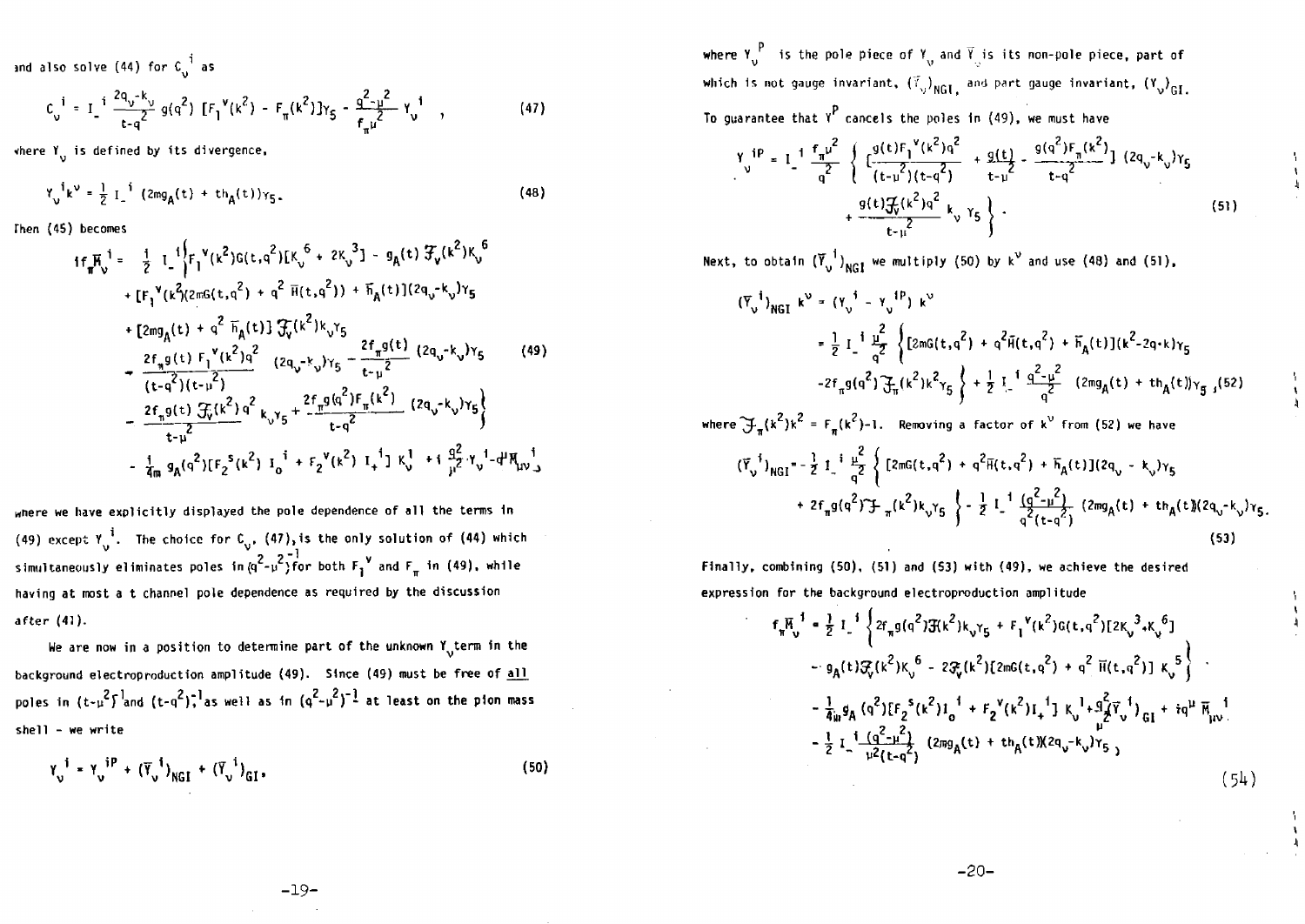**where**

$$
\mathcal{F}(k^2) = \frac{1}{k^2} \{F_1^{\mathbf{v}}(k^2) - F_{\pi}(k^2)\} = \mathcal{F}_{\mathbf{v}}(k^2) - \mathcal{F}_{\pi}(k^2)
$$
 (55)

**y contains no poles in k .**

**This result can be expressed in a form which manifests the gauge condition by adding in the pole terms (13) and combining the non-gauge Invariant first** term of (54) with the last term of (13). Thus, for general  $q^2$ , we have **the complete electroproduction amplitude.**

$$
M_{v}^{i} = M_{v}^{i}P + \overline{H}_{v}^{i} = \frac{g(q^{2})}{(s-m^{2})}(u-m^{2}) \left\{ L-(F_{1}^{s}(k^{2})I_{0}^{i} + F_{1}^{v}(k^{2})I_{+}^{i}) + \frac{2v}{k-q} F_{1}^{v}(k^{2})I_{-}^{i}J(k-qK_{v}^{i} + K_{v}^{2}) - \frac{1}{2m} (F_{2}^{s}(k^{2}) I_{0}^{i} + F_{2}^{v}(k^{2}) I_{+}^{i})(2vK_{v}^{3} - k-qK_{v}^{4}) + \frac{1}{2m} F_{2}^{v}(k^{2}) I_{-}^{i}(k-qK_{v}^{3} - 2vK_{v}^{4}) \right\} + \frac{g(q^{2})I_{-}^{i}I_{k-q}^{i}}{(t-q^{2})} [\frac{1}{k+q} F_{1}^{v}(k^{2}) - 2\Re(k^{2})] K_{v}^{5} - \frac{g_{A}(q^{2})}{4m\epsilon_{m}} [F_{2}^{s}(k^{2}) I_{0}^{i} + F_{2}^{v}(k^{2}) I_{+}^{i}J K_{v}^{i} + f_{m}^{-1} I_{-}^{i} \left\{ F_{1}^{v}(k^{2})G(t,q^{2}K_{v}^{3} - \frac{g}{2V}(k^{2})[2mG(t,q^{2})+q^{2}H(t,q^{2})]K_{v}^{5} + \frac{1}{2} [F_{1}^{v}(k^{2})G(t,q^{2})g_{A}(t)\frac{g}{2V}(k^{2})] K_{v}^{6} \right\} + \frac{a^{2}}{f_{m}^{2}} (\overline{v}_{v}^{i})_{G1} + f_{m}^{-1} i q^{1} \overline{H}_{12}^{i} - \frac{1}{2} I_{-}^{i} \frac{q^{2} - \mu^{2}}{f_{m}^{i}} \frac{(2mg_{A}(t) + th_{A}(t))}{t-q^{2}} (2q_{v} - k_{v})r_{5} - \frac{1}{2} I_{-}^{i} \frac{q^{2} - \mu^{2}}{f_{m}^{i}} \frac{(2mg_{A}(t) + th_{A}(t))}{t-q^{2}} (56)
$$

**A11 that remains to be calculated are the gauge invariant but model** dependent terms  $(\overline{Y}_{n})_{n=1}$  and  $\overline{M}_{n=1}$ . The former is due to chiral symmetry breaking, to be discussed in the next section; the latter  $\overline{M}_{\text{av}}$  represents **the contribution of dynamical resonances to the two-current amplitude (14) and will be considered 1n II .**

**A number of points concerning our solution (56) are worth noting: 2**  $\mu$ ,  $M_{\mu}$  **becomes gauge invariant,** as required. Our final result (1) is just this limit with  $(\overline{Y}_{n})_{c,i}$  converted to the  $E(t)$ , as described in the next section, and  $\overline{N}_{\text{tot}}$  converted to **B** (defined in (82))with  $G(t, u^2) \equiv G(t)$ .  $\overline{H}(t, u^2) \equiv \overline{H}(t)$ .

**ii) Except for the dynamical nucleon and pion poles along with the constraint condition (10).which Is obeyed by the pole parts of the invariant amplitudes, the remaining terms 1n (56) are analytic in v,t and**  $k^2$  on the pion mass shell  $q^2 = \mu^2$ . For  $q^2 \neq \mu^2$ , the last term in (56) has an extraneous, unphysical pole signifying again that M<sub>1</sub>, as defined by (3) represents the correct electroproduction only on the pion mass shell. This last term also generates the gauge condition (4) using (16) and (24).

**tii)** As a check on (56), it is straightforward to verify that it **hecomes the standard soft pion result (23) as**  $q + 0$ **. The FFR theorem** for A<sub>1</sub><sup>(+,a)</sup> has only O( $\mu^2$ ) corrections for both k<sup>2</sup> = 0 and k<sup>2</sup> ≠ 0 with has only 0(u ) corrections for both k - 0 and k ^ 0 with  $2 = \mu^2$ . The Nambu-Schrauner g<sub>n</sub>(k<sup>2</sup>) term appears to be present in **a**<br> **a** long with other terms for  $q^2 = y^2$ ,  $v = 0$ ,  $t = k^2$ , the on-shell values of the invariants which correspond to  $q \rightarrow 0$ . A new  $g_A^{\dagger}$  term<sup>(17)</sup> appears in A<sub>2</sub>  $^{(-)}$  for t  $\sim q^2 \sim \mu^2$ .

iv) Our method of first extracting the nucleon axial-Born terms in **M** and then requiring the absence of non-dynamical pole structures  $(t-\mu^2)^{-1}$ ,  $2 \cdot 2 \cdot 1$   $\cdot \cdot \cdot$   $2 \cdot -1$   $\cdot \cdot \cdot$   $\cdot \cdot \cdot$   $\cdot \cdot \cdot$   $\cdot \cdot \cdot \cdot$   $\cdot \cdot \cdot \cdot$   $\cdot \cdot \cdot \cdot$   $\cdot \cdot \cdot \cdot$   $2 \cdot \cdot \cdot$   $2 \cdot \cdot \cdot$   $2 \cdot \cdot \cdot$   $2 \cdot \cdot \cdot$ (q -JJ ) and (t-q ) —the latter nonexistent as least **for** q • u —acts

-21-

-22-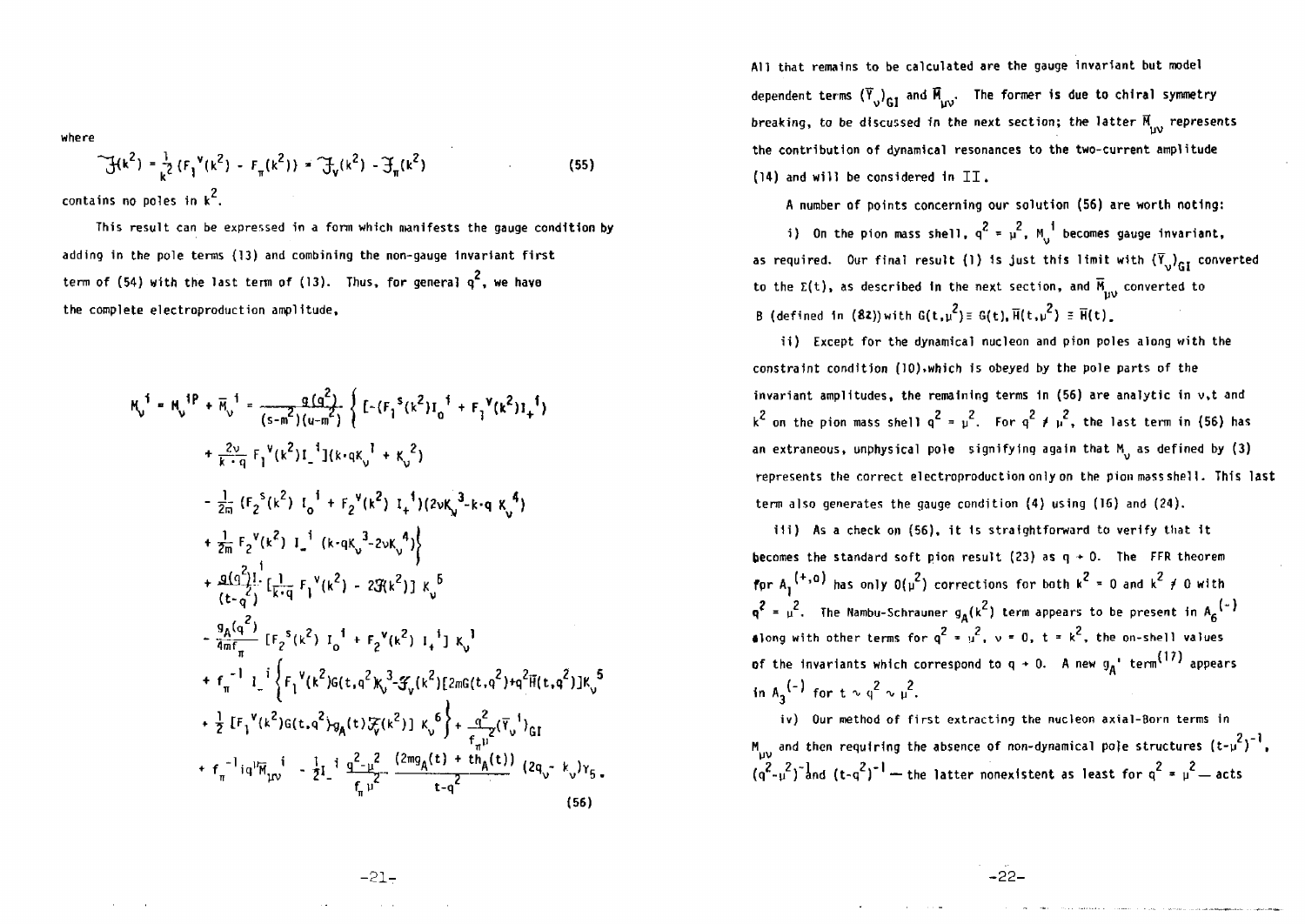**as a powerful constraint (along with the gauge condition) for determining** the auxiliary amplitudes  $R_{uv}$ ,  $C_{v}$ ,  $Y_{v}^{P}$  and  $(\overline{Y}_{v})_{NGI}$ . Weisberger<sup>(10)</sup> proceeds **(in the q + 0 limit only) in a different fashion by first extracting the** pion pole term from M<sub>120</sub>.

**v) Our method shows no initial preference for pseudoscaiar over pseudovector** nucleon pole couplings in M<sub>11</sub>, yet the former terms appear in the final form (56). Also the pion pole form factor  $F_n(k^2)$  is contained in the  $\mathfrak{F}(k^2)$ **terra. Thus we conclude that (56) is consistent with the usual dispersiontheoretic approach to photo- and olectroproduction. On the basis of this analysis we see no necessity for the introduction of fixed J plane poles in the dispersion-theoretic amplitudes.**

**vi) The solution (56) in effect resolves the " factor of two" problem\*1 0' 1 7' 1 8'.** That is, the pion pole structure of  $\left\{t-\mu^2\right\}^{-1}$   $\left\{2\mathfrak{q}_{\mu^-}k_{\mu}\right\}$  is not quite matched by **the h, term in the current commutator part of the Ward Identity (20), the 1atter being proportional to**  $(t-\mu^2)^{-1}$  $(q_v-k_v)$ **. The factor of 2 difference in**  $q_v$  does not, of course, affect the soft pion  $q \rightarrow 0$  limit (23).

## **E. Chiral breaking and the Bjorken limit**

Now we concentrate on obtaining the chiral breaking part  $(\overline{Y}_v)_{\text{GI}}$  in (56). First we observe that for Y<sub>1</sub> defined by (47) and (48),

**i)** The non-gauge invariant parts of Y<sub>1</sub> are pure I<sub>1</sub>:  $Y_1^{(-)P}, \overline{Y}_1^{(-)}$ **as given by (51) and (53). These terms are independent of chiral breaking models.**

**ii)** The gauge invariant parts of  $Y_{ij}$  are in  $I_{+}$  and  $I_{0}$ :  $\overline{Y}_{ij}^{(+)}$  :  $\overline{Y}_{ij}^{(0)}$ . **These terms depend upon a model of chiral symmetry breaking; e.g. In the (3,1)** model they will be proportional to the non-strange SU<sub>2</sub> x SU<sub>2</sub> breaking quark **mass m.**

**Next we recall that since**  $\tilde{T}_{U} = \tilde{N}'$  $\tilde{M}_{U}$  **N as defined by (15) is proportional** to  $3-A$ , the chiral limit  $3-A + 0$  must correspond to  $\aleph_a + 0$ . This leads us **naturally to a consideration of the Bjorken-Johnson-Low limit'<sup>19</sup>' q \*i« with q fixed, •\* °**

$$
\stackrel{\gamma}{M}_{\nu}^{\dagger}{}_{q_0}^{\dagger}{}_{q_0} - \frac{1}{q_0} \int d^4x e^{iq \cdot x} \delta(x_0) [\partial A^{\dagger}(x), V_y^{\dagger}(0)]. \tag{57}
$$

**Using the PCAC relation (17), we may convert (57) to a constraint upon the amplitude of Interest, (56),**

$$
M_{v}^{\dagger} q_{0}^{\dagger} \uparrow \infty - \frac{q_{0}}{f_{w} \mu^{2}} \int d^{4}x e^{iq \cdot x} \delta(x_{0}) [ \partial A^{d}(x), V_{v}^{\dagger}(0) ], \tag{58}
$$

where  $q_n \rightarrow i \infty$  and  $\tilde{q}$  fixed means  $q^2 + q_n^2 + \cdots$ 

To check the model independence of  $(58)$ , we set the index  $v = 0$  in **order to use the model Independent current algebra commutator (18.b) in (58) for MJ''.**

**This yields**

$$
I^{-1} M_0^{(-)} q_0^{\frac{1}{4}} i \infty - \frac{q_0}{f_{\pi} u^2} i \epsilon^{ijk} a \cdot A^k(0)
$$
 (59. a)

 $=\frac{1}{2} 1 \int_{-}^{1} \frac{q_0}{f_{-} \mu^2}$   $(2mg_A(t) + th_A(t)) \gamma_5$ **(59.b)**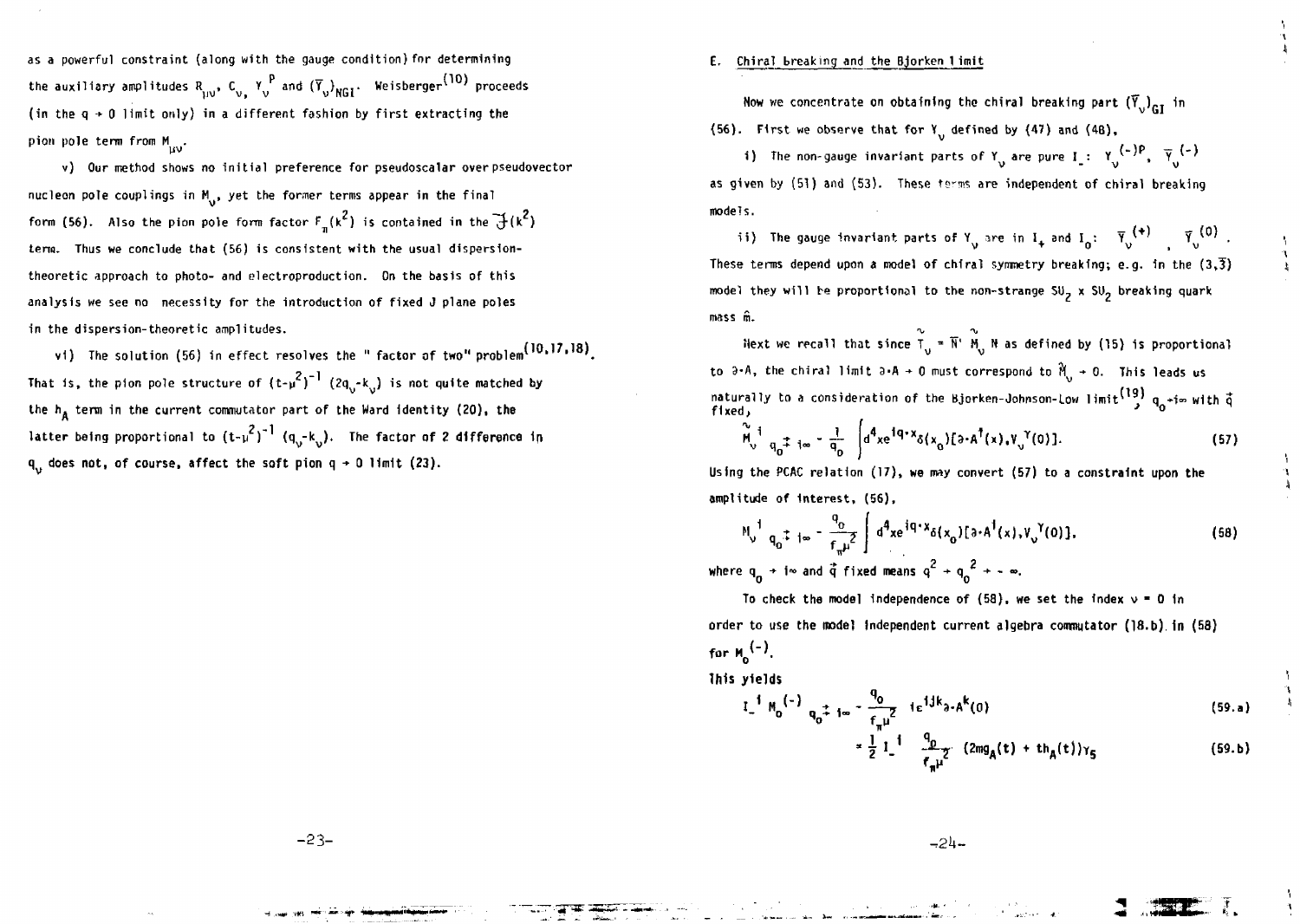where we have applied (24) between on-shell nucleon spinors to convert  $(59.a)$  to  $(59.b)$ . On the other hand, the last (non-gauge invariant  $Y^{(-)}$ ) term in (56) dominates the  $v = 0$  amplitude  $M_0$ <sup>(-)</sup>. To keep the nucleons **on mass shell, momentum conservation,**  $p + k = p' + q$ **, dictates that**  $k_0$ must become large with  $\vec{k}$  fixed when q<sub>o</sub> becomes large with  $\vec{q}$  fixed. That **is,**  $k_{0}$ ,  $q_{0}$   $*$  i« with t =  $(p' - p)^{2}$  fixed in the Bjorken limit and this **necessitates off-shell electroproduction (and not photoproduction)** kinematics. Thus, setting  $v = 0$  in the last term of (56) with  $2q_p - k_q + q_p$ ,  $q^2$  -  $\infty$  with t fixed, we are again led to (59.b). The other terms in (56)  $\frac{1}{2}$   $\frac{1}{2}$   $\frac{1}{2}$   $\frac{1}{2}$   $\frac{1}{2}$   $\frac{1}{2}$   $\frac{1}{2}$   $\frac{1}{2}$   $\frac{1}{2}$   $\frac{1}{2}$ are damped to zero because k q - -» and F,2 (2) and F,2 (2) and F,2 (2) and F,2 (2) and F,2 (2) and F,2 (2) and

investigate the model dependent current commutator in (58) for  $v = 1-3$ . This will determine the quantities of interest,  $Y^{(+,0)}$  since these terms **bullet determine the quantities of interest, Yl 0** equal-time commutator in (58) as

$$
\delta(x_0)[\partial A^{\dagger}(x)\psi_0^{\gamma}(0)] = g_{00} i\epsilon^{ijk} \partial A^k(0)\delta^4(x) + \delta^{ij} L_y^{(i)} \delta^4(x) + \tau^{i} L_y^{(0)} \delta^4(x), \qquad (60)
$$

with L<sub>1</sub><sup>(+,o)</sup> model dependent. Then equating the isospin even terms in (58) to those in (56) as  $q_0 + i \infty$ , we see that between nucleon spinors,

$$
\overline{Y}_{v}^{(+,0)} \, q_0^{\, +}_{v} \overline{q}_0^{\, -} \, l_v^{(+,0)}.
$$
 (61)

**Now •.o) must be gauge invariant and so we write**

$$
\bar{Y}_{v}^{(+,0)} = \sum_{j} Q_{j}^{(+,0)} (q^{2}) K_{v}^{j}
$$
 (62)

-25-

**summed over the six gauge invariant electroproduction covariants with the** dependence upon v,t and k<sup>2</sup> suppressed. But inspecting the K<sub>1</sub> in {7}, we see that they all become large, at least  $C(q_0)$  as  $k_0 + q_0 + i \infty$ . Thus, since  $L_{\alpha}$  as defined by (60) is independent of  $q_{\alpha}$ , we must have  $L_{\alpha}$  and the K<sub>V</sub> at  $q_n = im$  related by

$$
L_{v}^{(+,0)} = -\frac{1}{q_{0}} \sum_{j} \Sigma_{j}^{(+,0)}(t) K_{v}^{j}(q_{0} + i\omega) .
$$
 (63)

That is, while L<sub>1</sub> is not gauge invariant, neither are the K<sub>1</sub><sup>3</sup> as  $q_0 + i\infty$ , yet they must be related as indicated in  $(63)$ . The  $E_i(t)$  are c-number **"t terms" which contain all the chiral breaking dynamics.**

**To obtain the final form of the low-energy theorems (1) from (56) and the above Bjorken limit, we observe that (61)-(63) imply that**

$$
q^{2}Q_{j}^{(+,0)}(q^{2})_{q^{2^{+}}_{+-\infty}}\Sigma_{j}^{(+,0)}(t).
$$
 (64)

Thus,  $a_i^{(+,0)}$ +C as  $q^2$  + - $\infty$  allows us to assume the unsubtracted dispersion  $\mathsf{r}$ elations (recall from (51) the  $\bar{Y}^{(+,\,\mathsf{o})}_{\mathsf{u}}$  have no poles),

$$
Q_{j}^{(+,o)}(q^{2}) = \frac{1}{\pi} \int \frac{Im Q^{(+,o)}(q^{2})}{q^{2}-q^{2}} dq^{2} \qquad (65)
$$

**Then (64) corresponds to the sum rule**

$$
\frac{1}{\pi} \int Im \mathcal{C}_{j}^{(+,0)}(q^{2}) dq^{2} = - \Sigma_{j}^{(+,0)}(t). \qquad (66)
$$

**At this point we can follow the discussion of ref. 8 but reformulated in** covariant language. One expects that  $Im\left(q'^2\right)$  is largest in the region of the vector meson mass  $k^{2} = m_q^2$ , where k' and q' enter into the four**nomentum relation,**  $k' + p = q' + p'$ **, as do k and q,**  $k + p = q + p'$ , i.e. the momentum transfer remains fixed,  $\Delta = k - q = k' - q' = p' - p$  and  $t = \Delta^2$ . Thus, we may approximate ImQ by the resonance (narrow) width form

$$
Im Q_j^{(+,0)}(q^2) = \lambda_j^{(+,0)} \delta(q^2 - m_v^2 - \mu^2), \qquad (67. a)
$$

-26-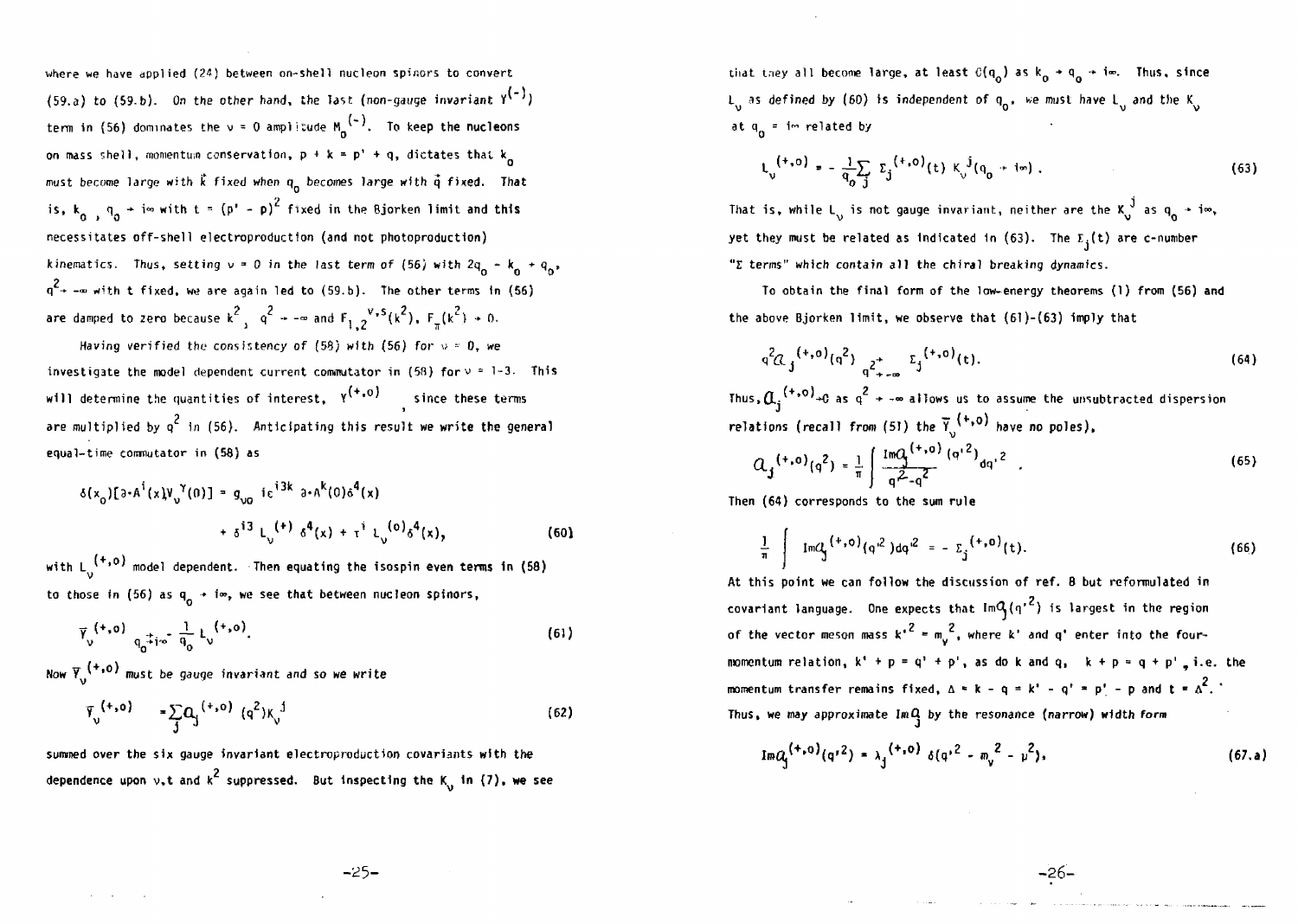where we have assumed for simplicity<sup>(8)</sup> that  $m_{\nu}$  for  $\lambda_{3,R}$  corresponding to the **isovector and isoscalar vector meson states is given by**

$$
m_{V}^{2} = \begin{cases} m_{P}^{2} \approx 30 \mu^{2} \text{ for } I_{+} \\ m_{B}^{2} \approx 44 \mu^{2} \text{ for } I_{0} \end{cases}
$$
 (67.b)

The form (67.a) is not obvious and so we devote Appendix II to its justification.

**Finally, evaluating (62) on mass shell,**  $a_i^{(+,0)}(u^2)$  **can be found by** substituting (67) into (65) and (66), eliminating the  $\lambda_1$  between the two **equations to find**

$$
\overline{Y}_{v}^{(+,o)} \longrightarrow -\frac{1}{m_{v}^{2}} \sum_{j} \overline{E}_{j}^{(+,o)}(t) K_{v}^{j}.
$$
 (68)

Given (68), (1) follows from (56) evaluated on-shell in a straightforward manner.

The next step is to find an explicit form for the  $\Sigma$  terms in (1) via a model-dependent: theory of chiral symmetry breaking. Needless to say, the quark model is most compelling at present. Then with quark current defined in terms of quark fields as

$$
\partial \cdot A^{\dagger}(x) = - \hat{m} \overline{q}(x) \lambda^{\dagger} \gamma_5 q(x) \quad . \tag{69. a}
$$

$$
\Psi_{v}^{\gamma}(x) = \frac{1}{2} \vec{q}(x) (\lambda^{3} + 3^{-\frac{1}{2}} \lambda^{8}) \gamma_{v} q(x) \quad .
$$
 (69.b)

$$
J_{\alpha\beta}^{\ \ i}(x) = \frac{1}{2} \overline{q}(x) \lambda^{\dot{1}} \sigma_{\alpha\beta}^{\ \ q}(x), \qquad (69.c)
$$

**the standard (3,3) commutation relations give (8)**

$$
\delta(x_0)[\partial A^{\dagger}(x), V_y^{\gamma}(0)] = i_{g_{\nu 0}}\epsilon^{13k} \partial A^k(0)\delta^4(x)
$$
  
+ 
$$
i\hat{m}\epsilon_{\nu 0}^{\alpha\beta}[\frac{1}{\sqrt{3}}\delta^{13}(\sqrt{2}J_{\alpha\beta}^{\phantom{\alpha\beta}}(0) + J_{\alpha\beta}^{\phantom{\alpha\beta}\beta}(0)) + \frac{1}{3}J_{\alpha\beta}^{\phantom{\alpha\beta}\dagger}(0)]\delta^4(x).
$$
 (70)

We see again that the I<sup>1</sup> term in (70) is model independent while the L<sub>1</sub><sup>(+,0</sup>)<sup></sup> terms of (60) are model dependent, proportional in (70) to the non-strange quark mass m. To extract the  $E_1$ <sup>(+,0)</sup>(t) from (70) via (63), we note that  $\epsilon_{\text{ovag}}$  is the Bjorken limit of the gauge invariant covariant  $q_0^{-1} \epsilon_{\text{uvag}} k^{\mu}$ . **The Ly terms in (70) are then proportional to**

$$
L_{\nu} \propto \epsilon_{\nu}^{\alpha \beta} J_{\alpha \beta} = -\frac{1}{q_0} \epsilon_{\nu \mu}^{\alpha \beta} k^{\mu} J_{\alpha \beta} \quad . \tag{71}
$$

and once we know the momentum covariants in (71), we will be able to express **(71) in the form (63) using the identities (8).**

Following the notation of ref. 8, we now expand the tensor current (69c) in terms of form factors  $G_1^{\vee, \vee, \vee}$  analogous to the form factors  $F_1$  ,  $\overline{S'}$  (t) for the vector current. Between nucleon spinors  $\overline{N}(\overline{p}')$  and  $N(\bar{p})$  with  $\Delta = p' - p$ ,  $2P = p' + p$ , we write  $(G_1 + -G_1 \text{ of ref. } 8).$ 

$$
J_{\alpha\beta}^{\ \ i}(0) = \sigma_{\alpha\beta}^{\ \ i} \left(1 + i(\gamma_{\alpha}\delta_{\beta} - \Delta_{\alpha}\gamma_{\beta})\sigma_{2}^{\ \ i}(t)/2\pi\right)
$$
\n
$$
+ i(\Delta_{\alpha}P_{\beta} - P_{\alpha}\Delta_{\beta})\sigma_{3}^{\ \ i}(t)/m^{2} + i(\gamma_{\alpha}P_{\beta} - P_{\alpha}\gamma_{\beta})\sigma_{4}^{\ \ i}(t)/m.
$$
\n(72)

**The** SU, decomposition of these form factors is

 $\label{eq:1} \frac{1}{2} \left( \mathbf{w}^2 + \mathbf{w}^2 \mathbf{w}^2 + \mathbf{w}^2 \mathbf{w}^2 \right)$ 

$$
< B' |G1|B> = 2 < p |G3|p> (ddB'1B + f ifB'1B) , \qquad (73)
$$

where  $d + f = 1$ . The  $U_2$  singlet component  $G^0$  and scale <  $p \mid G^3 | p > in$ **(73) are yet to be determined. Once found, the SU, decomposition of the form factors**  $G^{1, Y}$  **in (70) is** 

-28-

$$
1.7 = \delta^{13} G^V + \tau^1 G^S
$$
 (74.a)

**where**

**See also are the this area** 

$$
65 - \frac{1}{3}63 , 69 - \sqrt{\frac{2}{3}}60 + \sqrt{\frac{1}{3}}68 . \qquad (74.6)
$$

**-27-**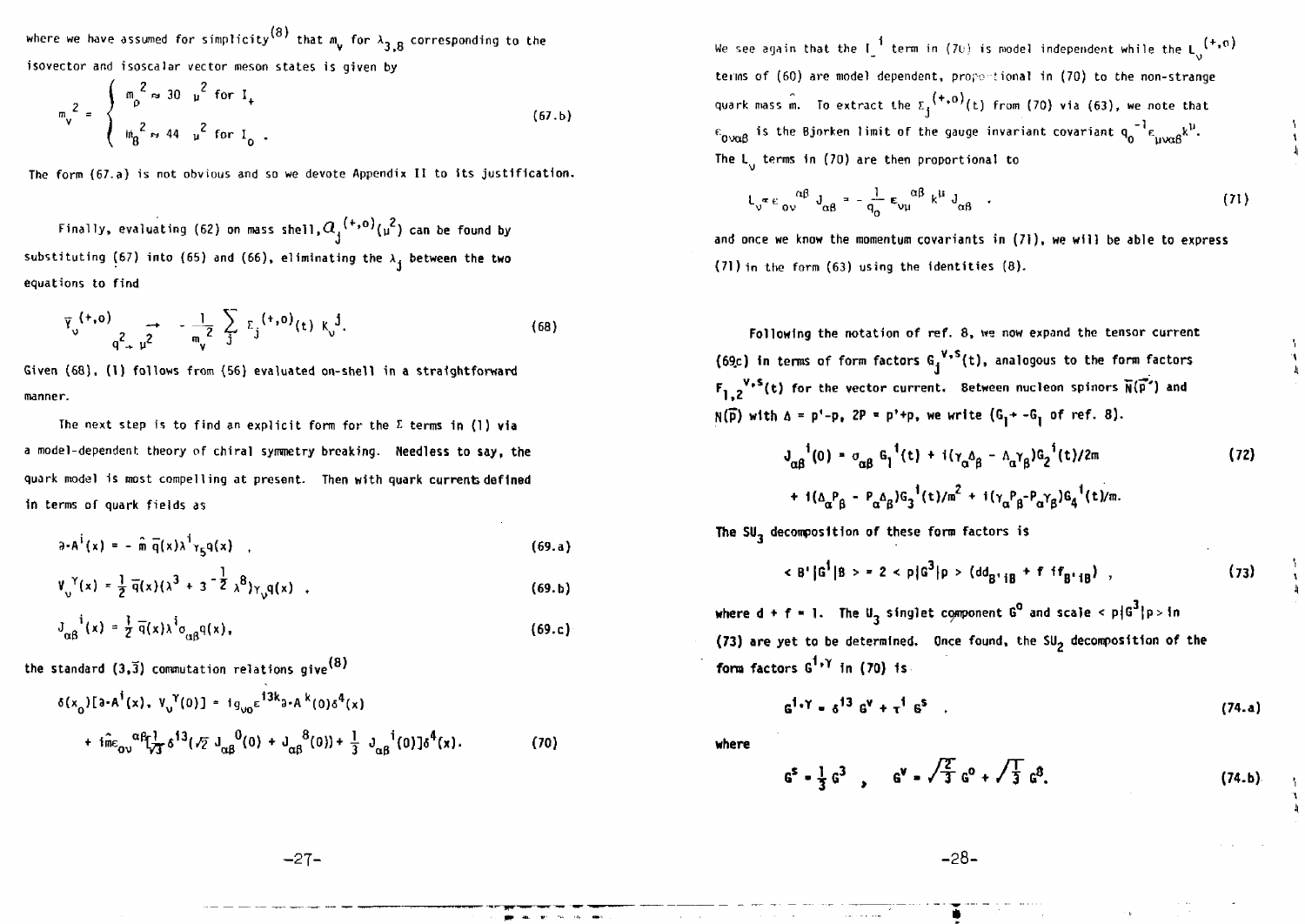Finally, we use the  $\epsilon$ <sub>inva</sub>g identities(8) to express (71) in terms of **jIVOlp** the six FNW covariants (7), thus picking off the l terms of (63) in the Bjorken limit for the tensor current (70):

$$
E_1^{(+,0)}(t) = \hat{m}[2G_1^{\nu_s s}(t) - G_3^{\nu_s s}(t)t/m^2], \qquad (75. a)
$$

$$
\Sigma_2^{(+,0)}(t) = 0 \tag{75.b}
$$

$$
\Sigma_3^{(+,0)}(t) = \hat{m} G_4^{\nu, S}(t) / m . \qquad (75.c)
$$

$$
E_4^{(+,0)}(t) = \hat{m}[G_2^{\nu, S}(t) - 2G_3^{\nu, S}(t)]/m .
$$
 (75. d)

$$
E_5^{(+,0)}(t) = 0 \t . \t (75.e)
$$

$$
\Sigma_6^{\{+,0\}}(t) = -\hat{a} G_4^{\{v,s\}}(t) / m, \qquad (75.1)
$$

where m is the nucleon mass and  $\hat{m}$  the non-strange quark mass  $\frac{1}{2}(m_1 + m_2)$ **occurring in the quark model, chiral breaking hamiltonian H' = m<sub>u</sub>uu+ m<sub>a</sub>dd+m<sub>e</sub>ss.** 

If the tensor current form factors  $G_i(t)$  could be measured, the chiral breaking part of the problem would be solved. Unfortunately, this is not the case, so we must appeal to SU<sub>6</sub> symmetry arguments to determine  $6^5(t)$ and  $G^V(t)$ . Following ref. 8, one explores the  $U_2$  structure of  $G_1$  by **and G<sup>v</sup>(t). Following ref. 8, one explores the U, structure of Gj by** working in the baryon rest frame, where SU<sub>6,w</sub> requires  $J_{\ell,m}^{\phantom{\ell}}$  + - $\varepsilon_{\ell,m}$ A<sub>n</sub><sup>1</sup>. **both being proportional to the spin matrix**  $\sigma_n$  **in the non-relativistic static (t**  $\div$  0) SU<sub>6</sub> limit. In this case,  $d/f = \frac{3}{2}$  in (73) with scale  $2 < p \mid 6^3_1 \mid p > = g_A(0) = \frac{5}{3}$ . Then (73) gives (for proton matrix elements)

$$
G_1^3(0) = \frac{1}{2}g_A(0) = \frac{5}{6} , \qquad G_1^8(0) = \frac{\sqrt{3}}{10} g_A(0) = \frac{\sqrt{3}}{6} , \qquad (76. a)
$$

$$
G_1^0(0) = d < N \big|_{2}^{\frac{1}{2}} \lambda_0 \big|_{\mathfrak{A}} > g_A(0) = \frac{1}{2} \sqrt{\frac{2}{3}} \frac{3}{5} g_A(0) = \frac{1}{2} \sqrt{\frac{2}{3}} \, . \tag{76.6}
$$

Applying (76) to (74), one finds<sup>(8)</sup>

$$
G_1^S(0) = \frac{1}{6} g_A(0) - \frac{5}{18} , \qquad G_1^V(0) = \frac{3}{10} g_A(0) - \frac{1}{2} . \qquad (77)
$$

Substituting (77) back into (75.a) we see that

$$
\Sigma_1^{(+)}(0) = \hat{m} \qquad , \qquad \qquad \Sigma_1^{(0)}(0) = \frac{5}{9} \hat{m}. \qquad (78)
$$

**Since we have formulated the chiral symmetry breaking problem for electroproduction in the**  $q_{\bf a}$   $\rightarrow$  1  $\rightarrow$  1imit, the U(3) - SU(6) result (78) can **be most easily understood and generalized by working directly in the quark** model. That is, the chiral breaking commutators can be expressed as 20)

$$
\begin{bmatrix} i\partial \cdot A_3(\vec{x}) \cdot \vec{V}_V(0) \end{bmatrix} = -\frac{i}{2} i \hat{m} \begin{bmatrix} v_3(\vec{x}) \cdot \vec{q} \cdot 3\vec{r}q \end{bmatrix}
$$
  
= -\hat{m} (\vec{u}\vec{q}u + \vec{d}\vec{q})\delta^3(\vec{x}), (79a)

$$
\begin{bmatrix} 1 a \cdot A_3(\vec{x}) \cdot \vec{v}_s(0) \end{bmatrix} = -i \hat{m} \begin{bmatrix} v_3(\vec{x}) \cdot \vec{q} \cdot b_3(\vec{x}) & 72\sqrt{3} \end{bmatrix}
$$
  
=  $-\frac{1}{3} \hat{m} (\vec{u} \cdot \vec{d} u - \vec{u} \cdot \vec{d} s) \cdot \vec{s}^3(\vec{x})$ . (79b)

Next we use the fact that the totally anti-symmetric SU(6)(color)  $\hat{\mathfrak{z}}^+$  proton wave function composed of spin 1 quarks has valence fractions of quark spins parallel and antiparallel to the proton spin summing up to  $\frac{5}{3}$  +  $\frac{1}{3}$  = 2 for up and  $\frac{1}{3} + \frac{2}{3} = 1$  for down quarks. Then the <u>net</u> helicity distributions parallel to the proton lead to the quark-proton overlaps

$$
\langle p| \bar{u} \bar{d}u|p \rangle = \left(\frac{5}{3} - \frac{1}{3}\right) \bar{u}_{\beta} \bar{d}u_{p} \quad , \tag{80a}
$$

$$
\langle p | \bar{d} \bar{d} | p \rangle = (\frac{1}{3} - \frac{2}{3}) \bar{u}_{\beta} \bar{d} u_{\beta}, \qquad (80b)
$$

**The sum and difference between (80a) and (80b) therefore convert (79) to**

$$
\mathcal{P}\left[\left[1^{\delta}\right]\mathbf{A}_{3}(\vec{x}),\vec{V}_{\mathbf{v}}(0)\right]\left|\mathbf{p}\right\rangle = -\hat{\mathbf{n}}\bar{\mathbf{u}}_{\beta}\vec{\mathbf{d}}\mathbf{u}_{\mathbf{p}}\quad ,\tag{81a}
$$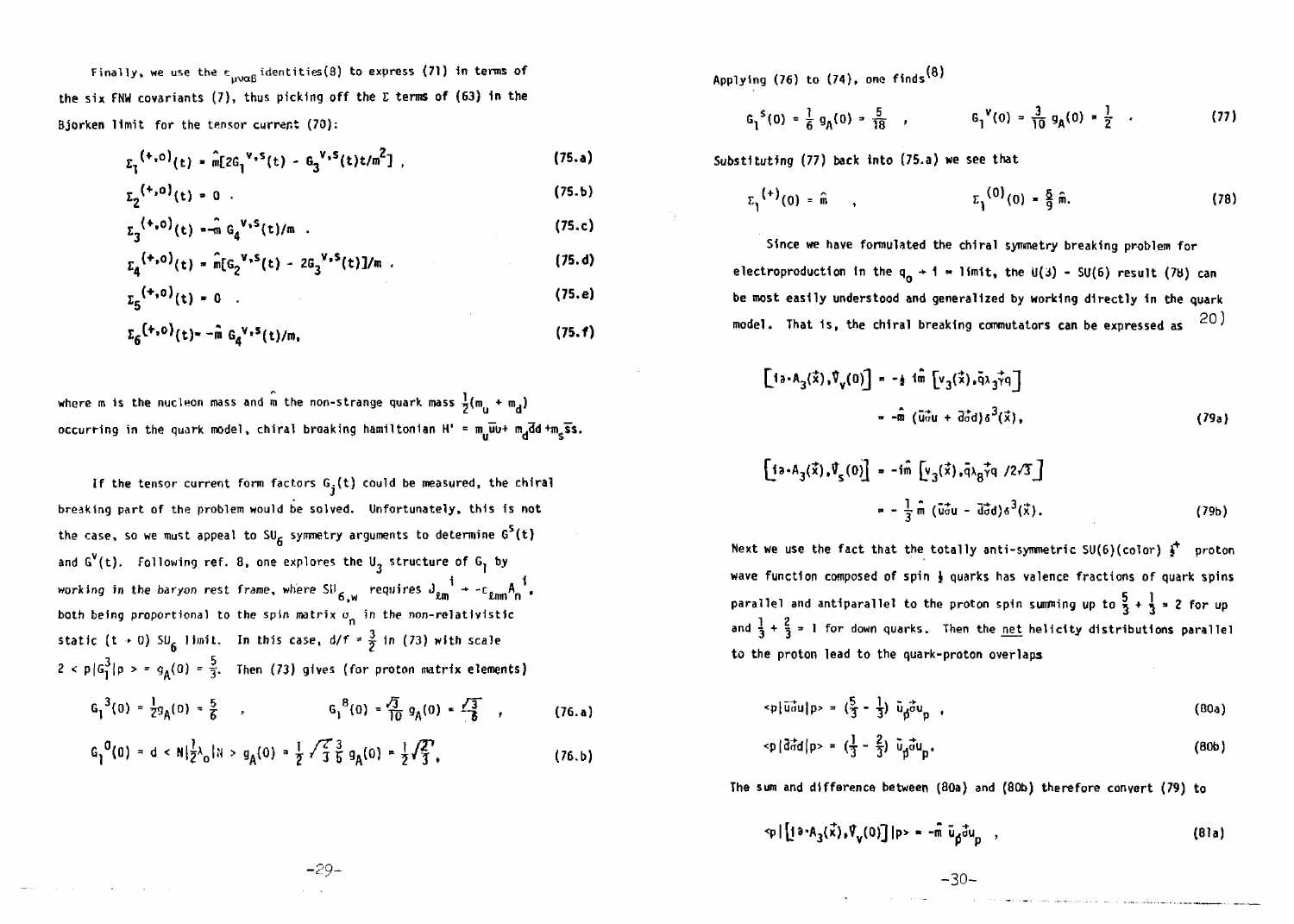$$
p\left[\left(\frac{1}{2}\right) \cdot A_3(\vec{x}), \vec{v}_s(0)\right] | p \rangle = -\frac{5}{9} \hat{m} \tilde{u}_{p} \tilde{d}u_{p}. \tag{81b}
$$

Finally we can identify the right-hand side of  $(81)$  in terms of the K<sub>1</sub> covariant for  $k_0 = q_0 + i =$  and  $t = |\vec{k}| = |\vec{q}| = 0$ , for then  $K_1 + K_{\text{YYg}}^+ + i q_s \vec{\sigma}$ . Application of (60) and (63) to (81) then reproduces (78). Furthermore,this method also tells us that

$$
\Sigma_2^{(+,0)} = \Sigma_3^{(+,0)} = \Sigma_4^{(+,0)} = \Sigma_5^{(+,0)} = \Sigma_6^{(+,0)} = 0.
$$
 (82)

-31-

As to the t dependence of  $\mathfrak{c}_1^{\, (+, o)}(\mathsf{t})$ , models such as  $^{(21)}$  U(6,6) have it suppressed as  $E_1^{(+,0)}$  1 +  $\mathcal{O}(t/\text{m}^Z)$  and therefore negligible.

#### F. Conclusion

We have justified the on-shell expansion (1) in terms of the expressions (56) and (68). Equation (56) is a consequence of the Ward identities of current algebra (20) and (35), the PCAC relation (17), and the PCAC expansion of the background  $(42)$ , ples a subtle-interplay of gauge invariance constraints with the pole structures  $(t - q^2)^{-1}$ ,  $(t - y^2)^{-1}$  and  $(q^2 - y^2)^{-1}$  in the axialvector amplitude  $M_{\text{max}}$ . The form factors G(t),  $\overline{H}(t)$ ,  $\overline{H}(k^2)$ ,  $\overline{\mathcal{F}}_{\text{u}}(k^2)$  $v_{\rm max}$  ,  $v_{\rm max}$  ,  $v_{\rm max}$  ,  $v_{\rm max}$  ,  $v_{\rm max}$  ,  $v_{\rm max}$  ,  $v_{\rm max}$  ,  $v_{\rm max}$  ,  $v_{\rm max}$  $\overline{\phantom{a}}$ **t** or  $k^2$ . As a check on the form (1), we stress again that (56) becomes the soft pion result (23) as  $q + 0$ , recovering both the  $FFR<sup>(14)</sup>$  and Nambu-Schrauner<sup>(15)</sup> terms. There is no ambiguity between the dispersive pole

Chiral symmetry breaking is embodied in the C<sub>1</sub> term of (42) leading to the  $Y_{11}$  term of (47). The existence of a  $C_{11}$  term is in turn a consequence of the gauge condition (4). In Sec. E,  $\vec{Y}_y$  is related to the chiral breaking **of the gauge condition (4). In Sec. E, Ty is related to the chiral breaking i v equal-time commutator [a-A , V<sup>T</sup> ] in the Bjorken limit. In this limit the isospin I part is consistent with the on-shell scheme of Sec. D. The isospin I. " parts can be expanded in terms of the six gauge invariant FNW +,o covariants and chiral breaking E terms, vector meson dominated as in (68).** We invoke the quark model to evaluate these  $\Sigma$  terms in the  $q_n + 1$ **limit, then leading to (78} and (82).**

What remains to be done is to find the background amplitudes B, **In (J) #r q<sup>l</sup>\*M** v **In** (56), **related by**  $i\int_{\pi}^{\pi^{-1}} q^{i} M_{\mu\nu}^{(+,-,0)} = \sum_{i=1}^{\infty} B_i^{(+,-,0)}(v,t,k^2) K_{\nu}^{j}.$ (82)

-32-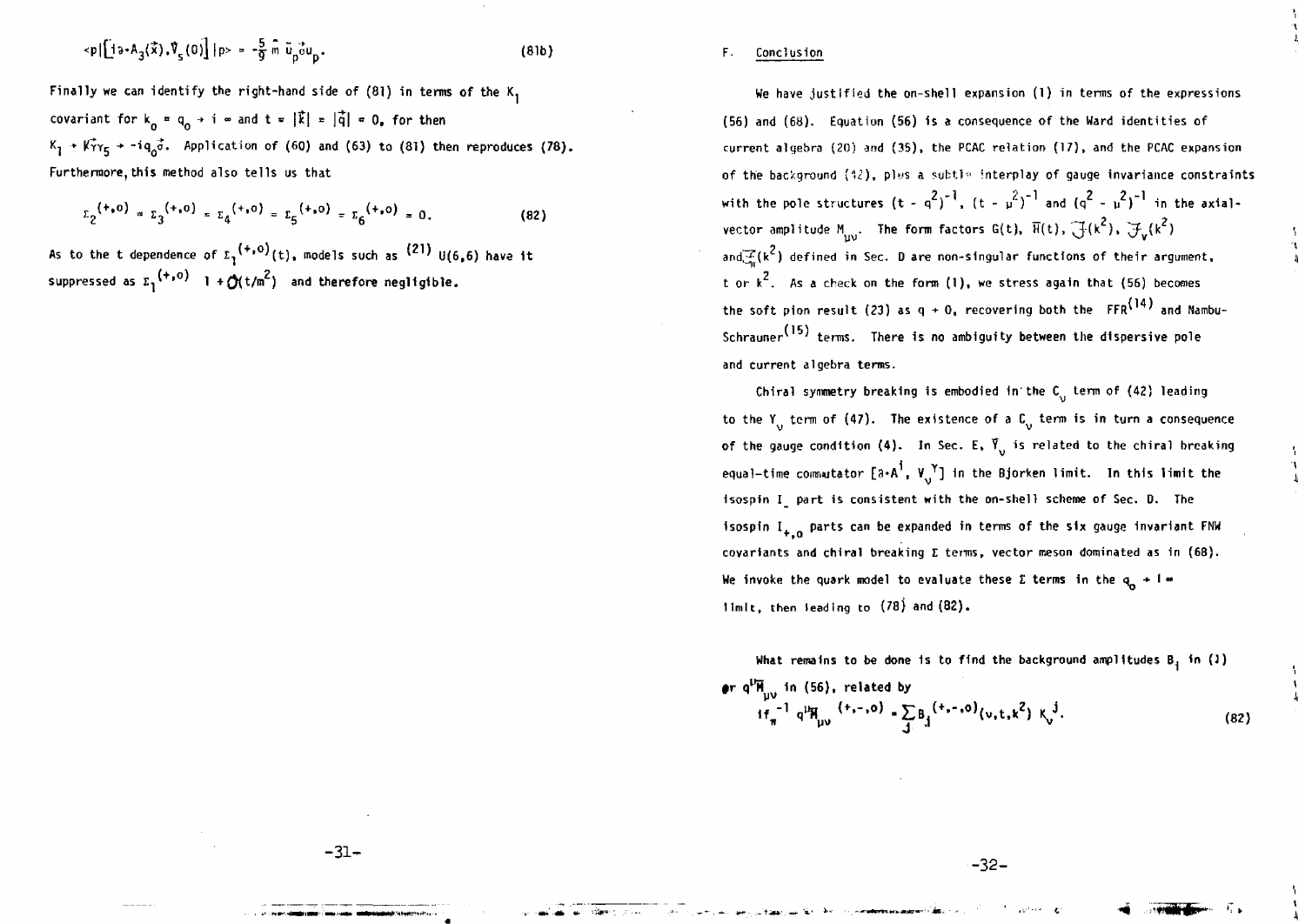**The dominant resonances in (82) are P,, A(l?30), D., N (1520), and the 33 '13 P<sub>1</sub>**,  $H^*(1470)$ . In. II<sup>(4)</sup> we shall evaluate (82) both in the soft pion limit as in refs.  $22$  and als<mark>o for on-shell pions for threshold photo</mark> **production. As the reader wil l see, the data analysis is in very good agreement with the soft theorems and also the on-shell low-energy expansions 0 ) . Furthermore.we will be able to extract the non-strange quark mass in in a variety of different ways, all giving very roughly the same estimate**  $of$   $m \sim 1$ **y**.

#### ACKNOWLEDGMENTS

We have benefited from discussions with G. Furlan, F. Gault, M. Clason and N. Paver. One of us (M.D.S.) is grateful to Professor Atdus Salam, the International Atomic Energy Agency and UNESCO for hospitality at the International Centre for Theoretical Physics, Trieste. Hospitality at the Physics Department, University of Durham, where this work vas completed, is also gratefully acknowledged.

## **APPENDIX I**

**The gauge condition (4) was derived in the text as a consequence of PCAC (16) and the vector Ward identity (19). Since (1) plays an essential role in our analysis, we wish to stress here that its existence is Independent of current algebra or PCAC. To show this, we first perform the indicated differentiation in (3.a) and then use translation Invariance to shift the space-time dependence from the pion operators to the electromagnetic current to obtain:**

$$
M_{v}^{\dagger} = i \int d^{4}x e^{-ik \cdot x} \left\{ T(j_{\pi}^{\dagger}(0) V_{v}^{\gamma}(x)) + iq_{0} \delta(x_{0}) [4\phi_{\pi}^{\dagger}(0), V_{v}^{\gamma}(x)] - \delta(x_{0}) [\phi_{\pi}^{\dagger}(0), V_{v}^{\gamma}(x)] \right\}, \qquad (1.1)
$$

**We contract (I.I) with k<sup>y</sup> by applying the operator 19<sup>U</sup> to the exponential** and integrating by parts. Then using  $3\cdot V^{\gamma} = 0$  along with translation **Invariance (to shift the space-time dependence back to the pion quantities), we Integrate by parts a second time in order to remove the derivatives from the S-functions, obtaining**

$$
k^{V} M_{U}^{i} = - \int d^{4}x e^{iq \cdot x} \delta(x_{0}) \left\{ LJ_{\pi}^{i}(x), V_{0}^{\gamma}(0) + q_{0}^{2} L\phi_{\pi}^{i}(x), V_{0}^{\gamma}(0) + LJ_{\pi}^{i}(x), V_{0}^{\gamma}(0) \right\}, \quad (1.2)
$$

**or equivalently**

 $\epsilon$ 

$$
k^{V} M_{v}^{\dagger} = -(q^{2}-\mu^{2}) \int d^{4}x e^{iq-x} \delta(x_{0}) [\phi_{\pi}^{\dagger}(x), V_{0}^{\dagger}(0)]. \qquad (1.3)
$$

**Combining the result (1.3) (space-time shifted) with the model Independent charge-type equal-time conmmutator**

$$
\delta(x_0) \; [\phi_{\pi}^{-1}(0), \; v_0^{\ \gamma}(x)] = i \epsilon^{i3k} \; \phi_{\pi}^{-k}(0) \; \delta^4(x), \tag{1.4}
$$

we immediately obtain the gauge condition (4).

-3k-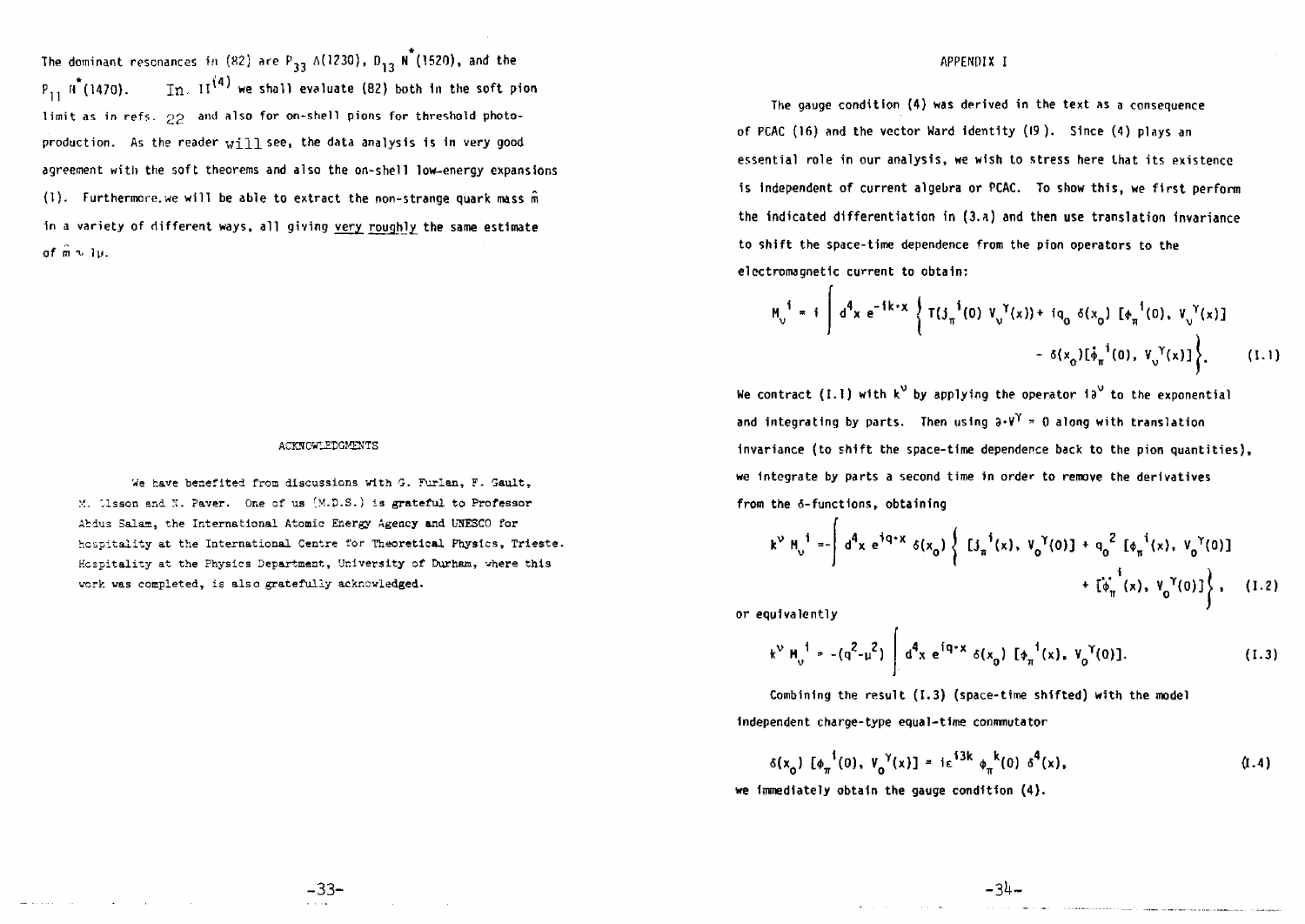#### **APPENDIX II**

**We wish to estimate the dispersion integral in (65), making use of the fact that Im** $\mathcal{Q}_i(\mathbf{q}^2)$  **is large when**  $\mathbf{k}^{12}$  **\***  $\mathbf{m_v}^2$ **. Here**  $\mathbf{k}^i$  **and**  $\mathbf{q}^i$  **obey the same momentum conservation relation, p + k' = p' + q', as do the external photon and pion momenta k and q, p + k = p<sup>1</sup> + q. Put another way, we** wish to fix the momentum transfer invariant  $t = \Delta^2$  with  $\Delta = p'$ -p = k-q **• k'-q' also fixed in the Bjorken limit.**

In order to determine 
$$
q'^2 = g^2
$$
 when  $k'^2 = m_v^2$  with  $q^2 = \mu^2$ ,  $p'^2 = p^2 = m^2$ ,  
 $\Delta$  and  $k^2$  fixed, we work in the CM frame with  $\vec{p} = -\vec{k} = -\vec{k}'$  and

**p't-q^-q'. In the Bjorken limit, we take the pion and photon off their mass shells by varying their energies with their three-momenta constrained as above. Then AQ • p^ - po = kQ - q - q^ fixed becomes in the CM frame**

$$
p_0^* - p_0 = \sqrt{q_0^2 - \mu^2 + m^2} - \sqrt{k_0^2 - k^2 + m^2}.
$$
 (II.1)

Since  $p_0' - p_0 = k_0 - q_0$  we can solve (II.1) for  $q_0$  and subtracting it **from kQ we find**

$$
\Delta_0 = \frac{1}{2} \left( \frac{\mu^2 - k^2}{m^2 - k^2} \right) \left( k_0 - \sqrt{k_0^2 - k^2 + m^2} \right). \tag{11.2}
$$

In a similar fashion,  $\Delta_0$  can be expressed in terms of the k<sup>1</sup> and q<sup>1</sup> variables **as**

 $-35-$ 

$$
\Delta_0 = \frac{1}{2} \left( \frac{\zeta^2 m_v^2}{m^2 - m_v^2} \right) \left( k_0^2 - \sqrt{k_0^2 - m_v^2 + m^2} \right) \tag{11.3}
$$

**Equating (II.2) to (II.3) we obtain'**

$$
\zeta^{2} = m_{v}^{2} + (\mu^{2} - k^{2}) \left( \frac{1 - m_{v}^{2} / m^{2}}{1 - k^{2} / m^{2}} \right) \frac{k_{0} - k_{0}^{2} + m^{2} k^{2}}{k_{0}^{2} + m_{v}^{2} - k^{2}} - \frac{k_{0}^{2} + m^{2} k^{2}}{k_{0}^{2} + m^{2} - k^{2}} \tag{II.4}
$$

For  $k^2$  small,  $k^2 \ll m_e^2$ , we see from (11.4) that  $\zeta^2$  -  $m_e^2 \sim O(\mu^2)$  for any value of k<sub>o</sub>. Thus we are led to the Lorentz invariant result  $\zeta^2 = m_\text{V}^2 + \mu^2$ , used in (67.a) with further  $O(n^2)$  terms neglected because they contribute to chiral breaking corrections to  $0(\hat{m}\mu^2)$ , which is small.

布罗罗

-36-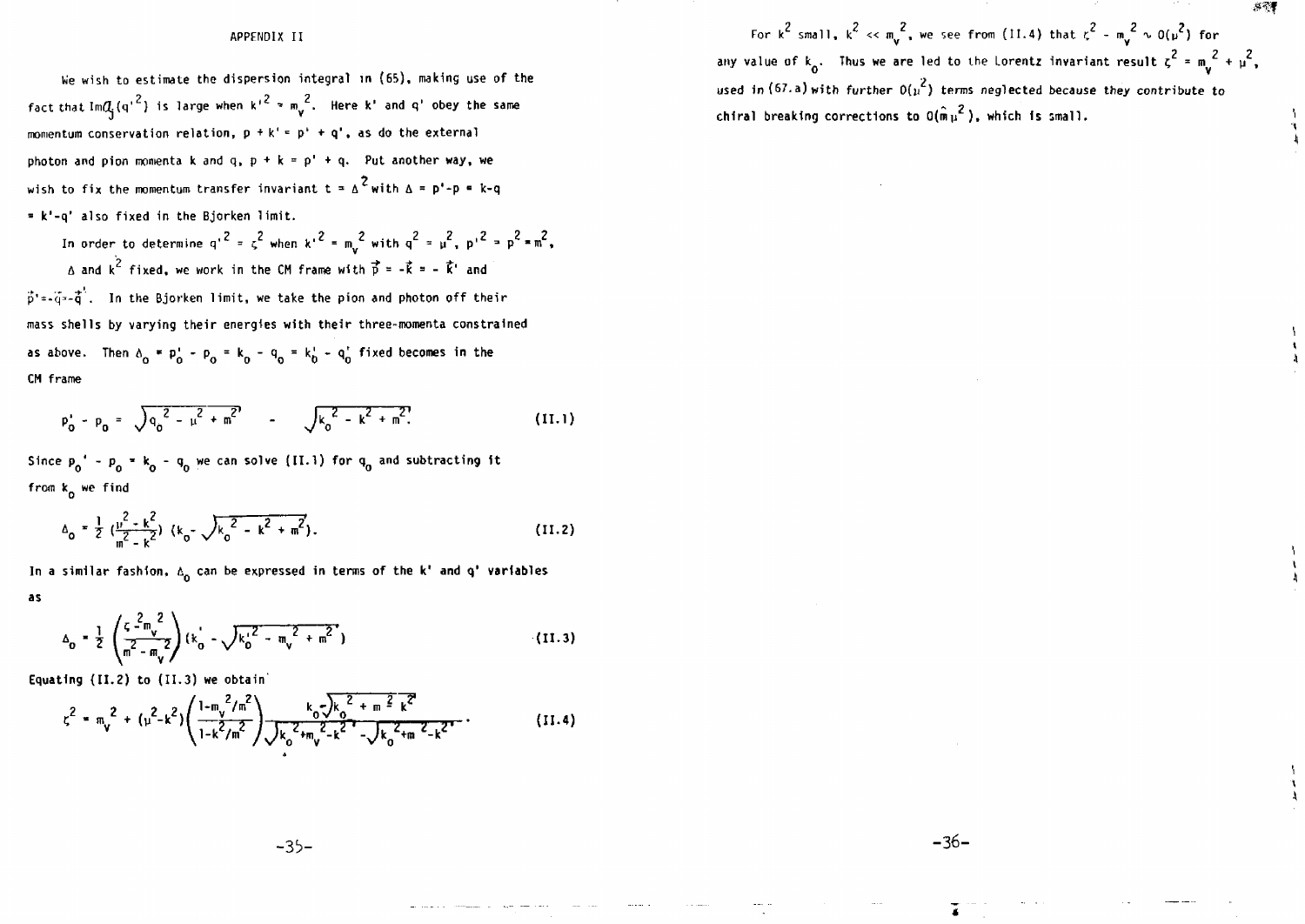## **REFERENCES**

- 1) D. V. Bugg, A. A. Carter and J. R. Carter, Phys. Lett4 44 B (1973) 278.
- **2} 6. HiShler, H. P. Jakob, and R. Strauss, Nucl. Phys. B 39 (1972) 237; H. Nielsen and G. C. Oades, 1b1d. BJ Z (1974) 310; G. E. HH e and R. J. Jacob, Phys. Lett. 53 B (1974) 200.**
- **3) L. S. Brown, H. J. Pardee and R. 0. Peccel, Phys. Rev. j M (1971) 2801; M. Olsson, L. Turner and E. T. Osypowski, 1b1d. D\_7 (1973) 3444; M. D. Scadron and L. R. Thebaud. Ibid. D\_9 (1974) 1544; M. Olsson and E. T. Osypowski, Nucl. Phys. B 101 (1975) 136; M. D. Scadron, VII Int. Conf. on Few Body Problems in Nuclear and Particle Physics, Delhi, India (1975).**
- 4) J. T. HacHulien and M. D. Scadron, ICTP, Trieste, preprint IC/79/21.
- **5) S. Fubini, Y. Nambu and V. Wataghin, Phys. Rev. JJi, (1958) 327.**
- **6) S. Fubini and G. Furlan, Ann. Phys, (NY) 48 (1968) 322.**
- **7) G. Furlan. N. Paver and C. Verzegnassi, Nuovo Cimento 62 A (1969) 619; 70 A (1970) 247; Springer Tracts In Modem Physics 62 (1972) 118. Also, see C, Verzegnasst, Daresbury Nucl. Phys. Lab.Lectures, July 1970 (unpublished).**
- **8) G. Furlan, N. Paver and C. Verzegnassi, Nuovo Cimento 20 A (1974) 295. 9)** Our metric is  $q^2 = q_0^2 - \dot{q}^2$  and our  $\gamma$  matrices are those defined by
- **S. Schweber, An Introduction to Relativistic Quantum Field Theory (Harper and Row.N.Y. 1967).**
- **10) W. I. Weisberger, Brandeis Summer School Lectures, 1967, Eds. M. Chretien and S. Schweber (Gordon and Breach, N.Y. 1970).**
- **11) G. F. Chew, H. L. Goidberger, F. E. Low and Y. Nambu, Phys. Rev. J06 . (1957) 1345.**
- **12) S. L. Adler, Ann. Phys. (N.Y.) GO (1968) 189; W. T. Potter and J. D. Sullivan, Nuovo Cimento 68A (1970) 623; M.D.** Scadron and **L.R.** Thebaud, ref.3.

**Contractor** 

- **13) N. Kroll and M. Ruderman, Phys. Rev. 93 (1954) 233; A. Klein, ibid. 99. (1955) 998.**
- **14) S. Fubini, G. Furlan and C. Rossetti, Nuovo Cimento l+0\_ (1965 ) 1171 .**
- **15) Y. Nambu and E. Schrauner, Phys. Rev. |Z8 (1962) 862.**
- **16) N. Dombey, Edinburgh Summer School (1970), Ed. J. Cumming & H. Osborn (Academic Press, London 1971),71; N. Dombey and B. J. Read, Nucl. Phys. B 60 (1973) 65.**
- **17) H. D. Scadron, Univ. of Arizona preprint 1970 (unpublished); M. 0. Scadron and R. R. Silbar, Los Alamos Scientific Lab. preprint 1970 (unpublished).**
- **18) M. Nauenberg, Phys. Lett, 22 (1966) 201.**
- **19) J. 0. Bjorken, Phys. Rev. J48 (1966) 1467; K. Johnson and F. E. Low, Prog. Theor. Phys. (Kyoto) Suppl. 37-38 (1966) 74.**
- **20) J. F. Gunion, P. C. McNamee and M. D. Scadron, Phys. Letters. 63 B (1976) 81; Nucl. Phys. B123 (1977) 445.**
- **21) R. Deibourgo, H. A. Rashid, A. Sal am and J. Strathdee, The U(12) Symmetry (IAEA, Vienna 1965).**
- **22) S. Fubini, C, Rossetti and F. Furlan, Nuovo Cimento 43 (1966) 161; S.L. Adter and F.J. Gl Irian, Phys. Rev. |52 (I966) 1460.**

-38-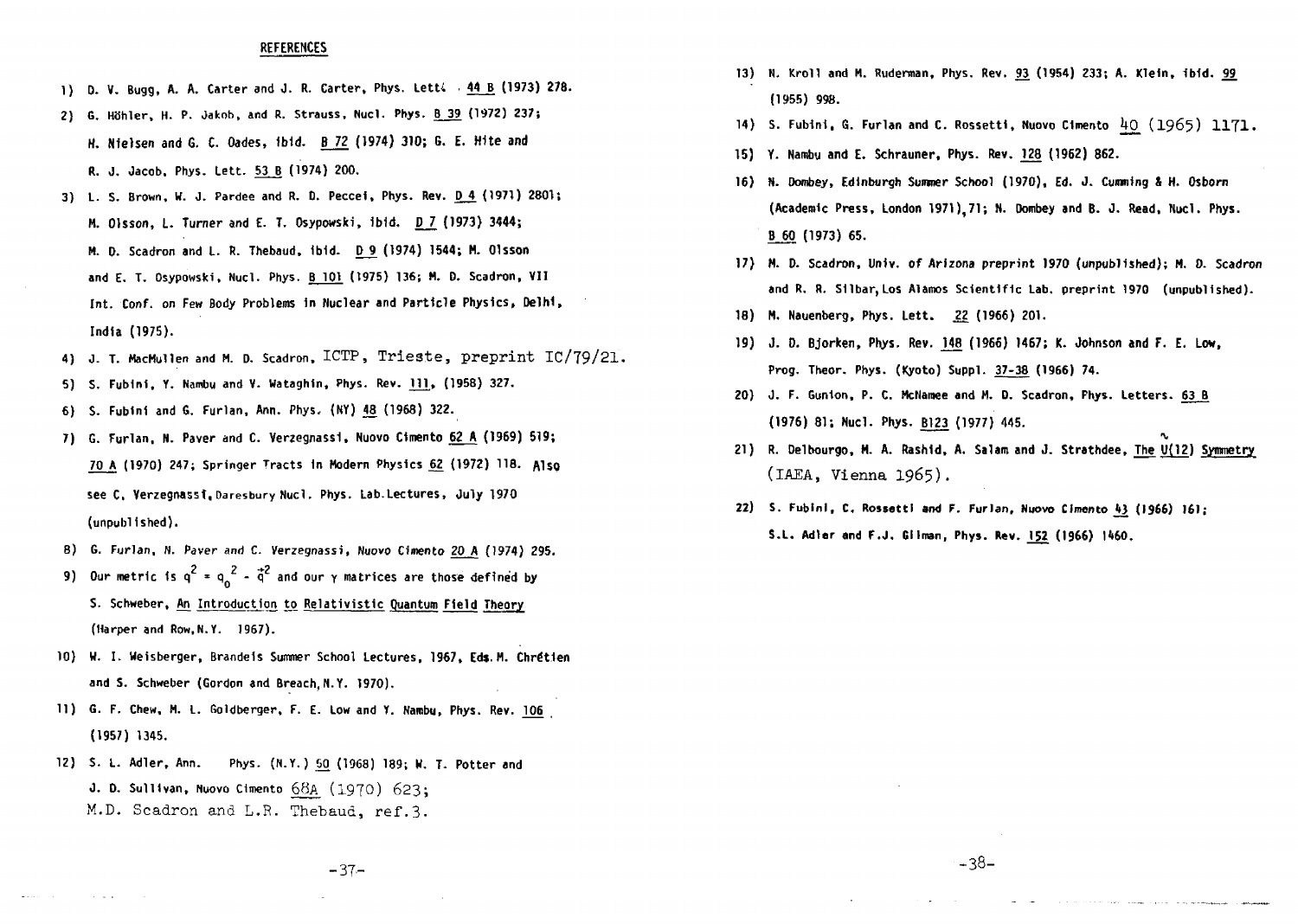- TNT.REP." of absorbed molecules.
- N.H. MARCH and M.P. TOSI: Eydration of divalent ions in ice. IC/78/121 INT.REP."
- $1C/79/122$ G. FURLEN and E. GAVA: Meron solutions in a non-abelian conformal **TYP REP.\*** invariant Higgs model.
- $IC/78/123$ J. SANTAMARINA: SU(4) Yang-Eills field solution. INT.REP.
- H.B. GHASSIB and G. BASKARAN: A 4He effective interaction for dilute  $1C/78/124$ solutions of 4He in liquid 3He at low temperatures. INT.REP.
- $IC/78/125$ G. SEWATORE, M. PARRINELLO and M.P. TOSI: Optical absoration of dilute solutions of metals in molten salts.
- IC/78/126 G.P.JORJADZE, A.K. POGREBKOV and M.C. POLIVANOV: On the solutions with singularities of the Liouville equation  $\Box \phi_{\perp}(\pi^2/2)$ erp  $\phi = 0$ .
- IC/78/127 T. SUZUKI: Operator ordering and functional integrals for Fermi systems.
- TC/78/128 A. OSMAN: Three-body model for stripping nuclear reactions.
- IC/78/129 I.A. ELTAYEB and M.H.A. HASSAN: On the non-linear evolution of sand INT.REP." dunes.
- A.M. KHAN: Camow-Teller decay of the 0.617 MeV 7<sup>+</sup> state in<sup>42</sup>Sc. IC/78/130 INT.REP."
- IC/78/131 B.L. ANEVA and D.T. STOYANOV: A supersymmetric form of the Thirring model.
- $IC/78/132$ C. GIULIANI and E. TOSATTI: Longitudinal phonon spectrum of incom-INT.REP.\* mensurate one-dimensional charge-density-waves.
- IC/78/133 P. EUDINI, P. FURLAN and R. RACZKA: Weyl and conformal covariant field theories.
- $IC/78/134$ R. PRASAD and C.P. SINGH: Constraints due to partial conservation of arial vector current and charmed baryon couplings.
- IC/78/135 A.M. KHAN: Isospin asymmetry in A 9 mirror beta decays. IMT.REP. \*
- IC/78/136 Second Latin-American workshop on self-consistent theories of condensed matter - 9-20 October 1978 (Contributions). INT.REP.
- $TC/78/137$ ABDUS SALAM: The electroweak force, grand unification and superunification.
- IC/78/138 P. BUDINI, P. FURLAN and R. RACZKA: A possible geometrical origin of isotopic symmetry group in strong interactions.
- IC/78/139 J. TARSKI: Remarks on localizability and on quantized gauge fields. INT.REP.
- IC/78/140 CAO-XUAN-CHUAN: On the JWKB approximation in the case of a multi-INT.REP." component potential.
- S.N. PANDEY: On conformal invariance of gravitational wave equations.  $IC/78/14I$ INT.REP.
- IC/78/142 P. BUDINI, P. FURLAN and R. RACZKA: Possible origin of isotopic spin from extended conformal symmetry. INT REP."

 $\sim 100$  km s  $^{-1}$ 

application of the complete complete service

IC/78/143 J. NIEDERLE: The urusual algebras and their applications in particle fhysics.

- IC/78/108 N.P.DAS and J. MARAUTI: Sofeet of surface magnetic field on dissociation IC/78/144 L. BERTOCOHI and D. TRELEANI: K<sup>0</sup> regeneration in nuclei and the effect of the inelactic intermediate ciates. " PER. TVI
	- IS/73/145 J. UNIERSHI: Trafed prthosymplectic reometry and OSp(4:1)-invariant **INT.32P.\*** fermionic d-model:
	- IC/78/146 J. LUKIERSKI: Field operator for unstable particle and complex mass description in local OFT.
	- NUBARAK AHMAD: Symmetry breaking mechanism, scaling transformations  $IC/78/147$
	- and Josephson effects in superfluid helium-4. TNP RRP \*
	- IC/78/148 A. GADIR: Field equations in twisters.
	- INT.REP.\*
	- IC/78/149 I.I. DELCHEV. E.K. WARCHEV and I.J. PETKOV: A view on reactions of corrleta fusion.

 $\mathbf{u}$ 

Π.,

A.

 $\mathbf{T}$ 

п.

 $\frac{1}{2}$ 

- IC/78/150 T. SUZUKI: An anomaly-free regularization for axial-vector current. **INT.32P."**
- IC/78/151 A. ROVERE, R. MINIERO, M. PARRINELLO and M.P. TOSI: Cas-liquid
- $TNT$   $PTP$   $*$ transition in charged fluids.
- IC/78/152 A.N. ANTONOV, V.A. NIKOLAEV and I.Z. PETKOV: Coherent fluctuations of nuclear density.
- M.A. NAMAZIE: On an OSn(1.4) renormalizable theory of supergravity IC/78/153
- with higher derivatives. INT.REP."
- IC/78/154 A. QADIR and W.A. SAYED: Hawking radiation and strong gravity black holes.

- IC/78/157 N.S. BAAKLINI and H.B. BOUZOUITA: Quantization of the non-linear super-Poincaré formion in a bag-like formulation.
- IC/78/158 V. ELIAS and S. RAJPOOT: Enhanced flavour charge in the integer quark INT.REP. charge Sodel.
- V. ELIAS and S. RAIPOOT: Low unifying mass scales without intersediate  $IC/78/159$ chiral colour symmetry.
- $10/78/160$ V. DE ALFARO, S. FUBINI and C. FURLAN: Cauge theory and strong gravity; INT REP." the use of Weyl invariance.

<sup>\*</sup> Internal Reports: Limited distribution.

THESE PREPRINTS ARE AVAILABLE FROM THE PUBLICATIONS OFFICE, ICTP. P.O. BOX 586. I-34100 TRIESTE, ITALY. IT IS NOT NECESSARY TO WRITE TO THE AUTHORS. د (د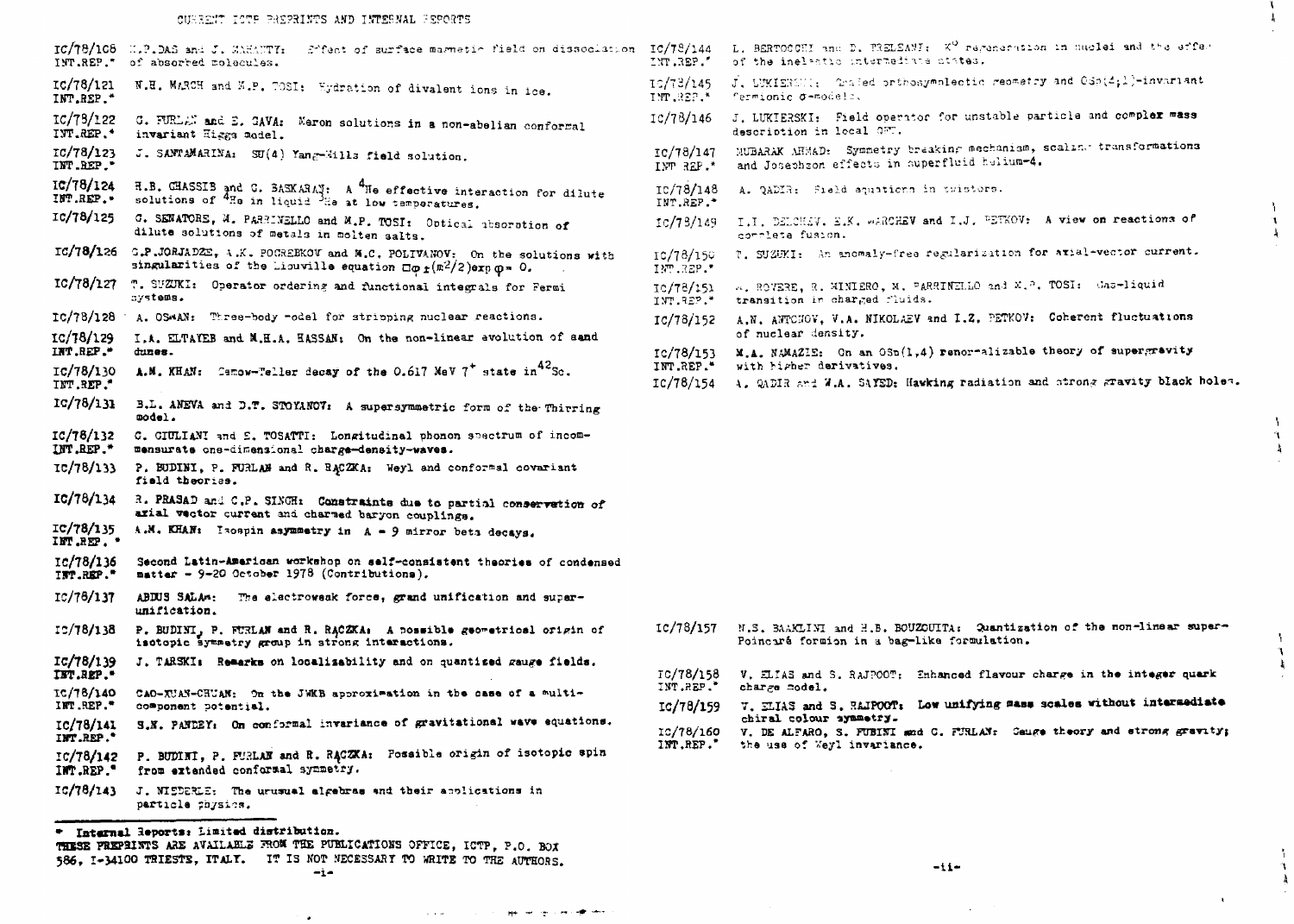$IC/79/2$ MUBARAK AHMAD: Few-body system and particle resonances. TNT.REP.\*

| IC/79/5 |                          | V. ELIAS and S. RAJPOOT: Confinement, perturbation theory and Sterman- |
|---------|--------------------------|------------------------------------------------------------------------|
|         | INT.REP." Weinberg jets. |                                                                        |

 $IC/79/6$ MUBARAK AHMAD and M. SHAPI JALLU: Heavy quark and magnetic moment. INT.REP.

 $IC/79/7$ K. KAWARABAYASHI and T. SUZUKI: Dynamical quark mass and the  $U(1)$ INT.REP." problem.

- IC/79/9 G. VIDOSSICH: A priori bounds for solutions of two-point boundary value INT.REP." problems using differential inequalities.
- $IC/79/10$ G. VIDOSSICH: On the existence of positive solutions for non-linear INT REP. elliptic equations.
- $IC/79/11$ G. VIDOSSICH: Comparison. existence, uniqueness and successive INT.REP.\*
- approximations for two-point boundary value problems.
- $IC/79/12$ G. VIDOSSICH: Two remarks on the stability of ordinary differential THT REP." aquations.

- $IC/79/19$ A. NOBILE and M.P. TOSI: Inbomogeneity affects in the exchange hole INT.REP. \* for a quasi-one-dimensional chain.
- $IC/79/22$ B.K. PAL: Charm fragmentation function from neutrino data. INT REP."
- IC/79/25 H.P. MITAL and U. NARAIN: Dielectronic recombination in sodium iso-INT.REP. electronic sequence.
- IC/79/28 J.C. ESTEVE and A.F. PACHECO: Renormalization group approach to the INT.REP. thase diagram of two-dimensional Heisenberg spin systems.
- $IC/79/29$ E. MAHDAVI-HEZAVEH: Production of light leptons in arbitrary beams IFT REP. via many-vector beson exchange.
- $IC/79/30$ M. PARRINELLO and M.P. TOSE: Analytic solution of the mean spherical IFT REP. approximation for a multicomponent plasma.
- $IC/79/3I$ H. AKCAY: The leading order behaviour of the two-photon scattering IFT.REP. amplitudes in QCD.
- $IC/79/33$ J. LORENC, J. PRZYSTAWA and A.P. CRACKNELL: A comment on the chain subduction criterion. INT REP."

and the state of the state of the

state of the country

and the company

.<br>1990 – In the State Court Commercial Contrast of the Court Alexander and American Schwartz of the State of the